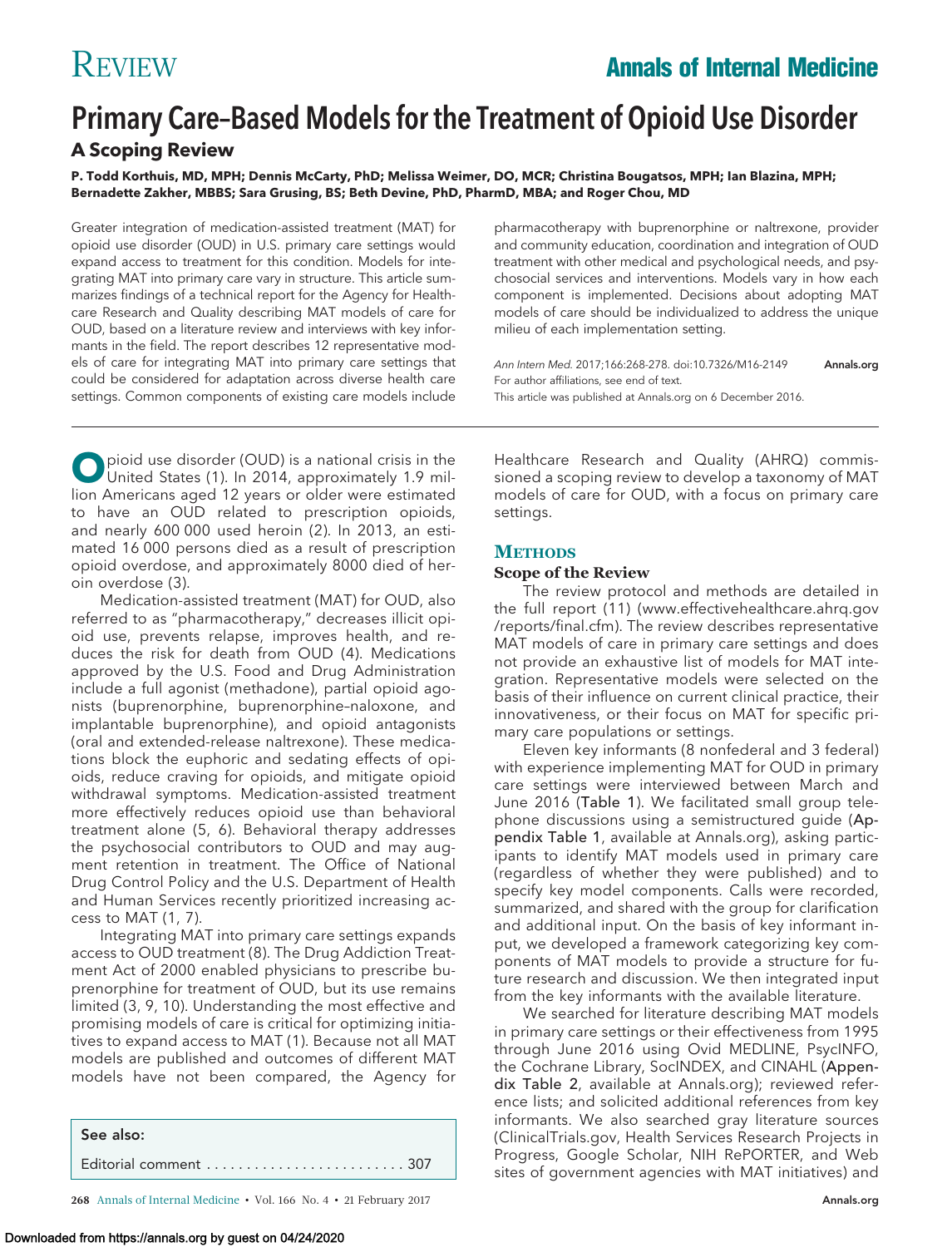e-mailed stakeholders about the opportunity to submit scientific information packets for ongoing or unpublished research. The literature review provided descriptive and contextual information on the models to supplement key informant interviews. The search identified 5892 abstracts; we reviewed 475 full-text articles (27 of which informed descriptions of MAT models of care) and 14 gray literature citations (Table 2).

#### **Role of the Funding Source**

This topic was selected by the AHRQ for systematic review by an Evidence-based Practice Center. A representative from the AHRQ who served as a Contracting Officer's Technical Representative provided technical assistance during the conduct of the full evidence review and provided comments on draft versions of the full evidence report. The AHRQ did not directly participate in the literature search; determination of study eligibility criteria; data analysis or interpretation; or preparation, review, or approval of the manuscript for publication.

#### **RESULTS**

Key informants consistently noted 4 key components of MAT models in primary care: pharmacotherapy with buprenorphine or naltrexone, provider and community educational interventions (such as inperson, Web-based, and telehealth provider continuing medical education [CME] activities; communitybased advertising campaigns; and stakeholder conferences), coordination and integration of OUD treatment with other medical and psychological needs, and psychosocial services (such as counseling on-site or by referral). Models varied in the degree of component implementation.

Table 3 summarizes 12 representative models of MAT care and how the 4 key components are addressed. We included models that contained all 4 key components and that met criteria for effectiveness, innovation, and addressing special populations (for example, rural settings, patients with HIV, and prenatal care). Ten models were described by key informants, 6 were described in the published literature, and 7 were described in gray literature sources (Table 2). We categorized 4 models as primarily practice-based and 8 as systems-based, though most have elements of both. For each model, we discuss clinician-, practice-, and system-level factors, including financing, evidence of effectiveness, challenges, and situations in which the model is most likely to be feasible and effective.

#### **Practice-Based Models** *Office-Based Opioid Treatment*

In office-based opioid treatment (OBOT), physicians who complete 8 hours of training and receive a Drug Enforcement Administration waiver number may prescribe buprenorphine–naloxone in the context of primary care (12, 13). Although many providers offer OBOT without staff assistance, some practices designate a clinic staff member (often a nurse or social worker) to coordinate buprenorphine prescribing (14 –

#### Table 1. Key Informants (n = 11)

#### **Representative, by Stakeholder**

**Clinicians with experience treating OUD in the primary care setting (***n* - **5)** Internal medicine/addictionologist

Family medicine/addictionologist Addiction psychiatrist Psychologist Registered nurse

#### **Policy experts in OUD treatment implementation (***n* - **4)**

Health Resources and Services Administration HIV/AIDS Bureau Substance Abuse and Mental Health Services Administration National Institutes of Health, National Institute on Drug Abuse National Association of State Alcohol and Drug Abuse Directors

#### **Professional societies (***n* **= 1)**

American Association for the Treatment of Opioid Dependence

#### **Patient perspective (***n* **= 1)**

Patient in recovery who also directs an opioid treatment program

OUD = opioid use disorder.

16). Psychosocial services include brief counseling provided on-site by the physician or other staff and off-site referrals. Office-based opioid treatment is financed through provider reimbursement of billable visits. Medicare and many state Medicaid programs cover buprenorphine, though prior authorization is frequently required. The Providers' Clinical Support System for MAT [\(http://pcssmat.org\)](http://pcssmat.org), funded by the Substance Abuse and Mental Health Services Administration, is a free systems-level resource that supports OBOT implementation nationally with provider education and mentoring. Retention in treatment and opioid use outcomes with OBOT are similar to those in methadone treatment programs, with 38% retention at 2 years and 91% of urine toxicology screens negative for opioids among those retained in 1 long-term cohort study (14).

Office-based opioid treatment may be particularly advantageous for reaching persons with OUD who are already engaged in primary care and offers an alternative for patients who cannot access methadone treatment programs. Challenges include a variable scope of psychosocial services and structure required for management of complex patients. Also, nurse practitioners and physician assistants—important providers of primary care in rural areas—are currently not eligible to prescribe buprenorphine.

#### *Buprenorphine HIV Evaluation and Support Collaborative Model*

The Buprenorphine HIV Evaluation and Support (BHIVES) Collaborative model adapted the OBOT framework to integrate buprenorphine treatment into primary care for HIV-infected patients (17–26). Primary care providers in 9 HIV clinics provided buprenorphine, facilitated by a nonphysician coordinator and variable on-site psychosocial services. The BHIVES cohort of 303 participants receiving buprenorphine showed 49% treatment retention at 12 months, and opioid use in the previous 30 days decreased from 84% at baseline to

[Annals.org](http://www.annals.org) **Annals of Internal Medicine • Vol. 166 No. 4 • 21 February 2017 269**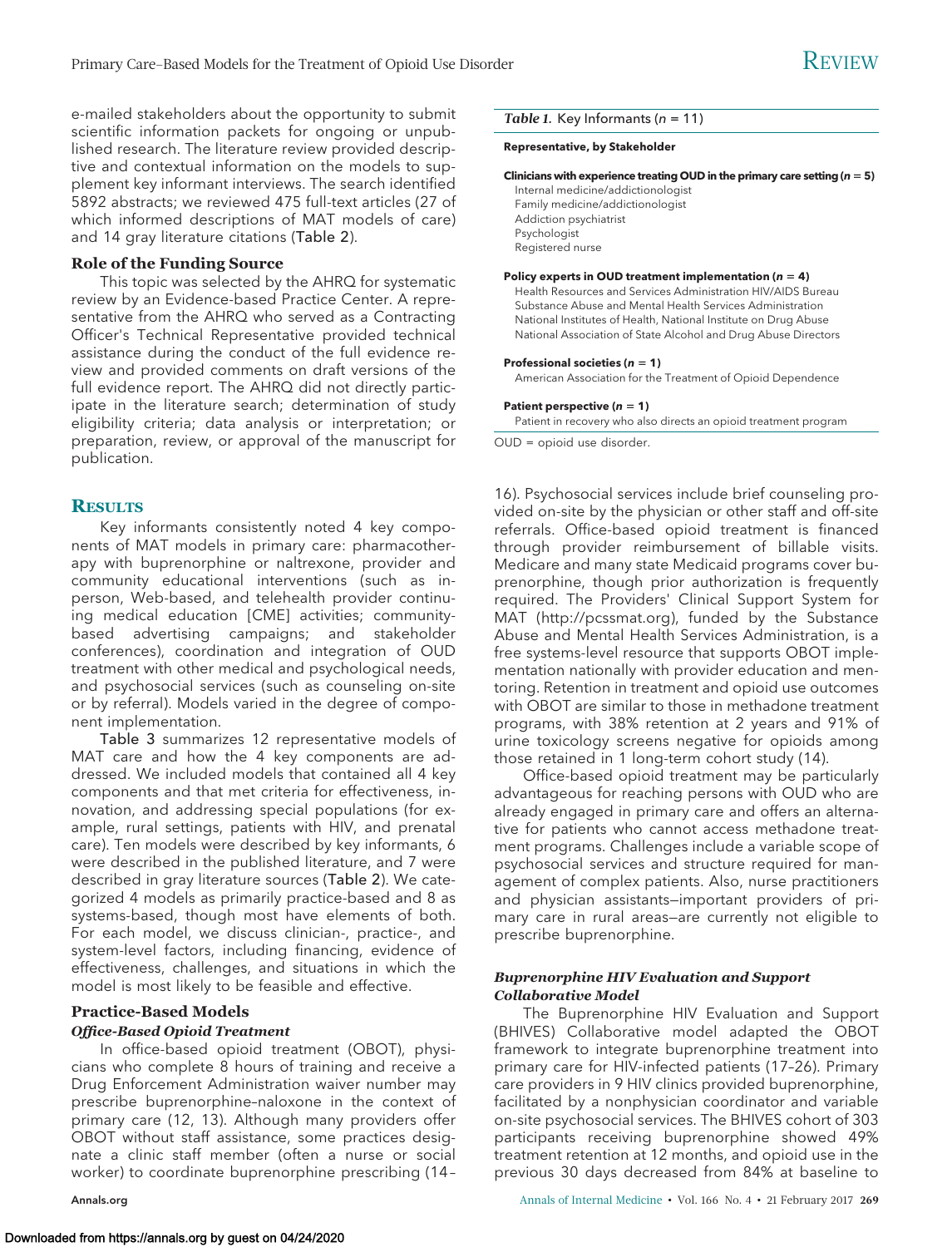| Table 2. Sources for MAT Models of Care                                                   |                                                                                                                                                                                                                                                                                                                                                                                                                                                                                                          |                                                                                                                                                                                                                                                                                                                                   |                                      |  |  |
|-------------------------------------------------------------------------------------------|----------------------------------------------------------------------------------------------------------------------------------------------------------------------------------------------------------------------------------------------------------------------------------------------------------------------------------------------------------------------------------------------------------------------------------------------------------------------------------------------------------|-----------------------------------------------------------------------------------------------------------------------------------------------------------------------------------------------------------------------------------------------------------------------------------------------------------------------------------|--------------------------------------|--|--|
| <b>Model</b>                                                                              | <b>Published Literature</b><br><b>Gray Literature</b>                                                                                                                                                                                                                                                                                                                                                                                                                                                    |                                                                                                                                                                                                                                                                                                                                   | Key<br>Informant<br><b>Interview</b> |  |  |
| <b>Practice-based models</b>                                                              |                                                                                                                                                                                                                                                                                                                                                                                                                                                                                                          |                                                                                                                                                                                                                                                                                                                                   |                                      |  |  |
| OBOT                                                                                      | Fiellin et al, 2002 (16)*<br>Fiellin et al, 2006 (15)*<br>Fiellin et al, 2008 (14)                                                                                                                                                                                                                                                                                                                                                                                                                       |                                                                                                                                                                                                                                                                                                                                   |                                      |  |  |
| Buprenorphine HIV<br>Evaluation and<br>Support<br>Collaborative<br>model                  | Altice et al, 2011 (17)<br>Chaudhry et al, 2011 (56)<br>Cheever et al, 2011 (57)<br>Egan et al, 2011 (58)<br>Fiellin et al, 2011 (18)<br>Finkelstein et al, 2011 (59)<br>Friedland and Vlahov, 2011 (60)<br>Korthuis et al, 2011 (19)<br>Korthuis et al, 2011 (20)<br>Lucas et al, 2010 (21)*<br>Lum et al, 2011 (61)<br>Schackman et al, 2011 (62)<br>Sullivan et al, 2006 (23)*<br>Sullivan et al, 2011 (63)<br>Vergara-Rodriguez et al, 2011 (64)<br>Weiss et al, 2011 (25)<br>Weiss et al, 2011 (26) | www.careacttarget.org/library/beehive-buprenorphine-<br>program-tools (24)<br>www.slideshare.net/SarahCookRaymond/buprenorphine<br>-therapy-in-the-hiv-pruma (22)                                                                                                                                                                 |                                      |  |  |
| One-stop shop model                                                                       |                                                                                                                                                                                                                                                                                                                                                                                                                                                                                                          | www.lifespringhealthsystems.org/about-us/locations (33)                                                                                                                                                                                                                                                                           |                                      |  |  |
| Integrated prenatal<br>care and MAT<br>(expert suggestion)<br><b>Systems-based models</b> |                                                                                                                                                                                                                                                                                                                                                                                                                                                                                                          |                                                                                                                                                                                                                                                                                                                                   |                                      |  |  |
| Hub-and-spoke<br>model (Vermont)                                                          |                                                                                                                                                                                                                                                                                                                                                                                                                                                                                                          | www.pcpcc.org/initiative/vermont-hub-and-spokes-health<br>-homes (39)<br>www.healthvermont.gov/adap/documents/HUBSPOKEBriefing<br>DocV122112.pdf (40)<br>www.leg.state.vt.us/reports/2014ExternalReports/299315.pdf (38)<br>www.achp.org/wp-content/uploads/Vermont-Health-Homes-for-<br>Opiate-Addiction-September-2013.pdf (41) |                                      |  |  |
| Medicaid health<br>home model                                                             |                                                                                                                                                                                                                                                                                                                                                                                                                                                                                                          | www.medicaid.gov/Federal-Policy-Guidance/Downloads/CIB<br>$-07-11-2014.pdf$ (36)<br>www.medicaid.gov/state-resource-center/medicaid-state-<br>technical-assistance/health-homes-technical-assistance/<br>downloads/hh-irc-health-homes-opiod-dependency.pdf (37)                                                                  | √                                    |  |  |
| Project ECHO (New<br>Mexico)                                                              | Komaromy et al, 2016 (42)                                                                                                                                                                                                                                                                                                                                                                                                                                                                                | http://echo.unm.edu/wp-content/uploads/2014/10/Opioid<br>-Abuse-and-Addiction-Management-Protocol.pdf (43)<br>www.aafp.org/news/chapter-of-the-month/20140930nmafp-<br>chapspot.html (44)                                                                                                                                         | $\sqrt{}$                            |  |  |
| Collaborative opioid<br>prescribing model<br>(Maryland)                                   | Stoller, 2015 (46)                                                                                                                                                                                                                                                                                                                                                                                                                                                                                       | www.atforum.com/pdf/CoOPtalkforONDCP_SAMHSA<br>Aug2015Stoller.pdf (45)                                                                                                                                                                                                                                                            | √                                    |  |  |
| Massachusetts nurse<br>care manager<br>model                                              | Alford et al, 2007 (65)<br>Alford et al, 2011 (47)<br>LaBelle et al, 2016 (48)                                                                                                                                                                                                                                                                                                                                                                                                                           | www.mass.gov/eohhs/gov/departments/dph/stop-addiction/get-<br>help-types-of-treatment.html (66)                                                                                                                                                                                                                                   |                                      |  |  |
| ED initiation of OBOT                                                                     | D'Onofrio et al, 2015 (49)*                                                                                                                                                                                                                                                                                                                                                                                                                                                                              |                                                                                                                                                                                                                                                                                                                                   |                                      |  |  |
| Inpatient initiation of<br>MAT                                                            | Liebschutz et al, 2014 (50)*                                                                                                                                                                                                                                                                                                                                                                                                                                                                             |                                                                                                                                                                                                                                                                                                                                   |                                      |  |  |
| Southern Oregon<br>model                                                                  |                                                                                                                                                                                                                                                                                                                                                                                                                                                                                                          | www.oregonpainguidance.org (67)                                                                                                                                                                                                                                                                                                   |                                      |  |  |

ECHO = Extension for Community Healthcare Outcomes; ED = emergency department; MAT = medication-assisted treatment; OBOT = officebased opioid treatment.

\* Randomized, controlled trial evaluating the model of care.

42% at 12 months (18). The BHIVES model is recommended as the standard of care for engaging HIVinfected patients with OUD in treatment (27–29). Buprenorphine and HIV care are typically covered by patient insurance. Funding from the Ryan White Comprehensive AIDS Resources Emergency Act (30) supplements medication coverage, care coordination, and counseling services in some states. An advantage of the BHIVES model is that it addresses MAT, HIV care, and primary care within a single setting (31). Challenges include limited financial support for on-site counseling in clinics without designated Ryan White funding. The Providers' Clinical Support System for MAT includes physician mentors with expertise in HIV care.

#### *One-Stop Shop Model*

The one-stop shop model was developed in response to an outbreak of HIV infection in rural Indiana that was due to sharing infected syringes (32) where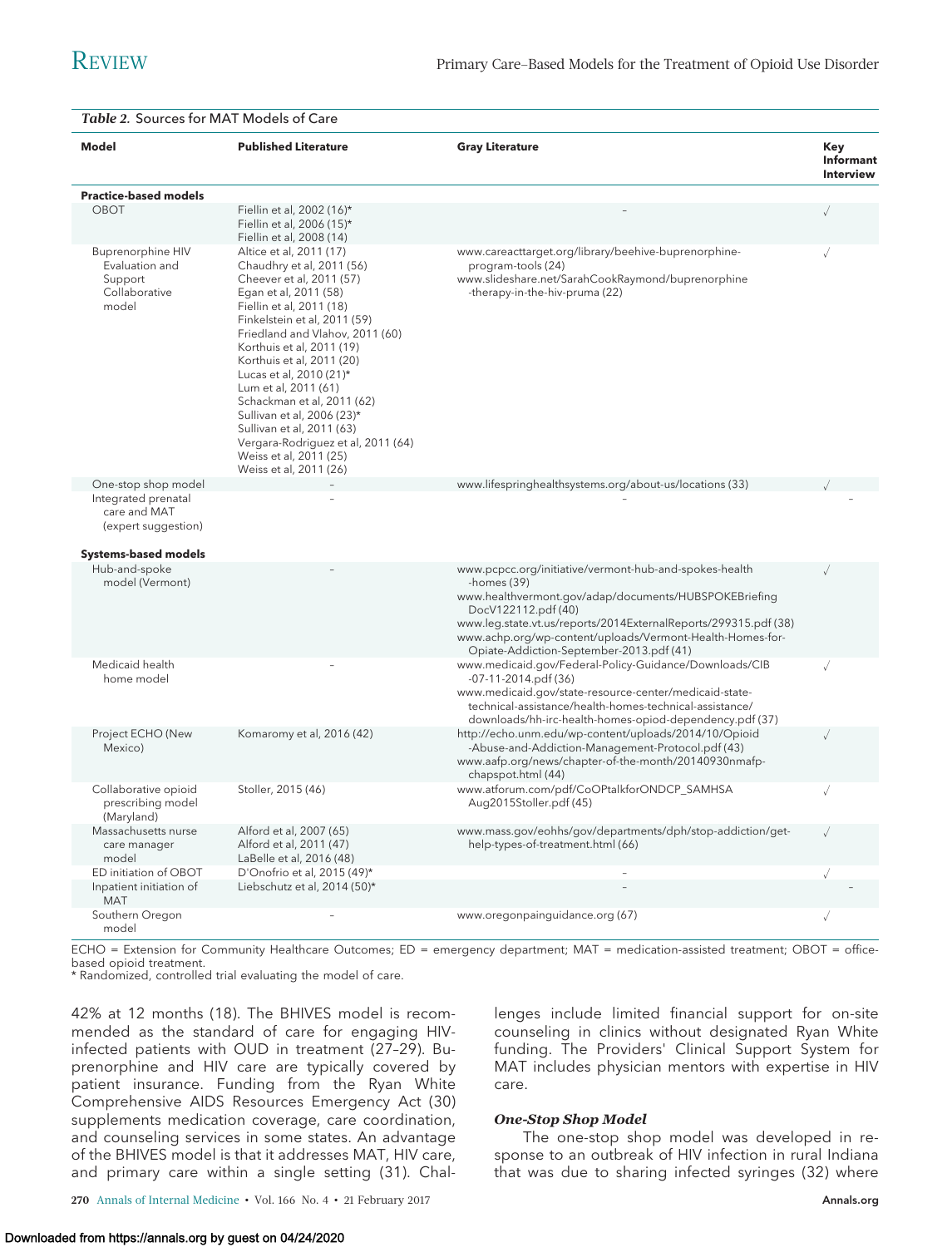#### **Model Summary Components Pharmacologic Education/Outreach Coordination/ Integration of Care Psychosocial Other Practice-based models** Buprenorphine prescribed by primary care providers who complete DATA 2000 waiver training Primarily buprenorphine– naloxone Not a major component; PCSS-MAT available to mentor primary care providers A nonphysician clinic staff member is sometimes used to coordinate MAT prescribing and integrating with primary and mental health care Physician or other on-site or off-site counseling at least monthly; other psychosocial services vary, including integrated cognitive behavioral therapy and motivational enhancement therapy; some psychosocial services off-site – Buprenorphine HIV Evaluation and Support Collaborative model OBOT adaptation for providing buprenorphine– naloxone in an HIV primary care clinic setting Buprenorphine– naloxone Patient and provider educational material available online Treatment for OUD and primary care, including HIV care integrated in the same setting. A nonphysician clinic staff member coordinates care and collaborates with the HIV primary care provider On-site psychological services vary, including individual and group counseling Coordination with OTP for patients switching to or from methadone One-stop shop model Integrated model based in mental health clinic to provide .<br>"one-stop." comprehensive management of HIV/HCV infection and MAT Primarily naltrexone Provider education in MAT and management of HIV/HCV infection Treatment for OUD, mental health, and primary care (including HIV/HCV care) provided in the same setting. Peer navigators and social workers provide coordination with primary care providers Centered in a mental health clinic that provides comprehensive psychological services; psychiatrist once weekly Syringe exchange and other services also available; model developed to respond to specific outbreak of HIV and HCV infection in rural area Integrated prenatal care and MAT Model providing prenatal care to pregnant women who are treated with buprenorphine Buprenorphine Not a major component, though PCSS-MAT available Primary care clinic provides MAT, as well as prenatal and postpartum care; care continued in office-based setting for 1 y after delivery. In some programs, women can work with doulas Services provided on-site or via partnering OTP – **System-based models** Hub-and-spoke model (Vermont) Centralized intake and initial management (buprenorphine induction) at "hub"; patients are then connected to "spokes" in the community for ongoing management Primarily buprenorphine– naloxone Outreach to prescribers in the community to increase the number of physicians with buprenorphine prescribing waivers Coordination/ integration between hub and spoke as well as within each primary care site spoke. Registered nurse clinician case manager and/or care connector (peer or behavioral health specialist) for coordination/ integration of care at spokes Embedded in spoke sites, including social workers, counseling, and community health teams Hubs provide consultative services and are available to manage clinically complex patients; support tapering of MAT; or prescribe methadone, if needed.

*Table 3.* Overview of MAT Models of Care for OUD in the Primary Care Setting\*

Continued on following page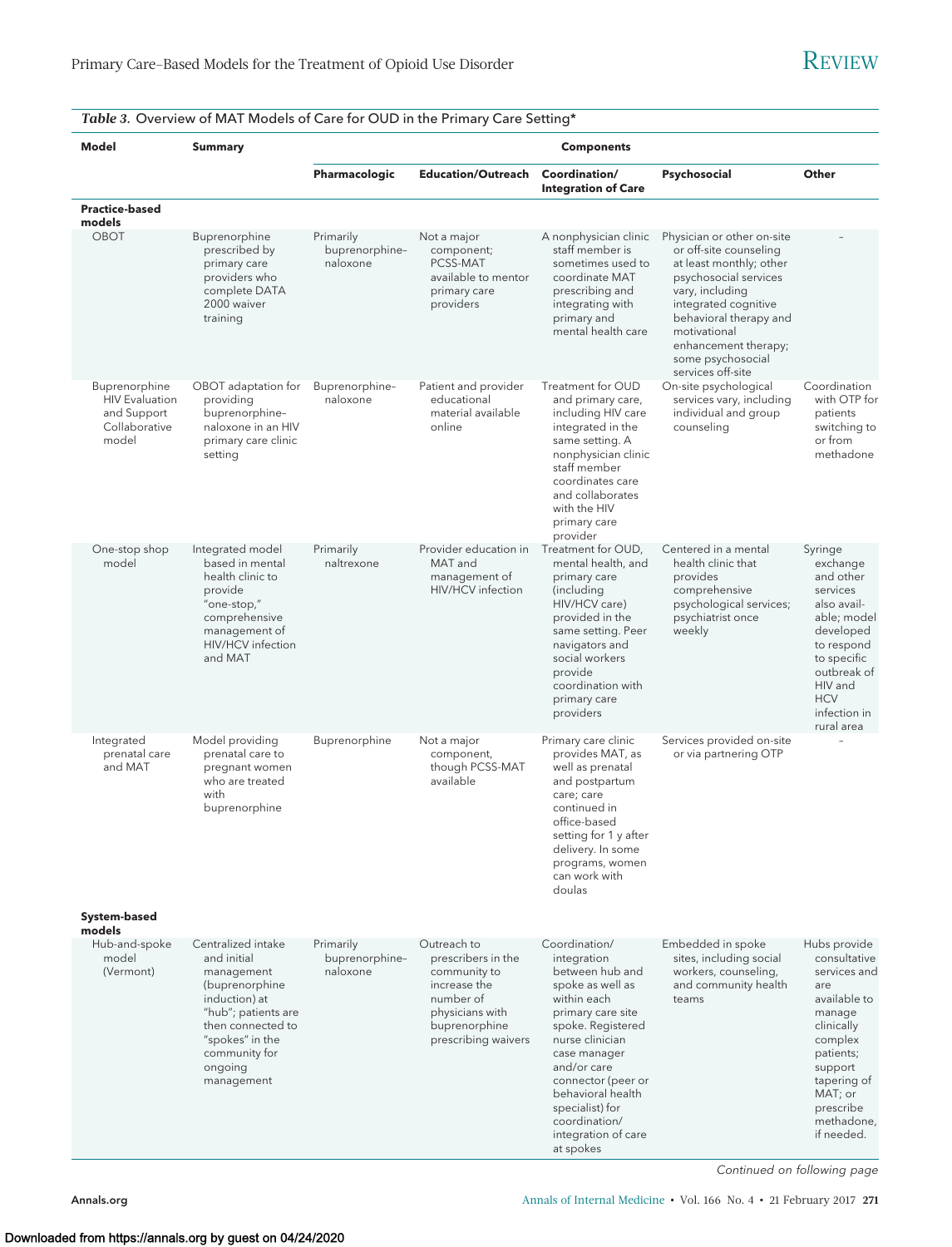| <b>Model</b>                                                  | <b>Summary</b>                                                                                                                                                                                                                                         | <b>Components</b>                       |                                                                                                                                                                                                                                                                                                       |                                                                                                                                                                                                                                                                                                                                                                                      |                                                                                                                                                                                                                                                                                                                           |                                                                                                                                                                                         |
|---------------------------------------------------------------|--------------------------------------------------------------------------------------------------------------------------------------------------------------------------------------------------------------------------------------------------------|-----------------------------------------|-------------------------------------------------------------------------------------------------------------------------------------------------------------------------------------------------------------------------------------------------------------------------------------------------------|--------------------------------------------------------------------------------------------------------------------------------------------------------------------------------------------------------------------------------------------------------------------------------------------------------------------------------------------------------------------------------------|---------------------------------------------------------------------------------------------------------------------------------------------------------------------------------------------------------------------------------------------------------------------------------------------------------------------------|-----------------------------------------------------------------------------------------------------------------------------------------------------------------------------------------|
|                                                               |                                                                                                                                                                                                                                                        | Pharmacologic                           | <b>Education/Outreach</b>                                                                                                                                                                                                                                                                             | Coordination/<br><b>Integration of Care</b>                                                                                                                                                                                                                                                                                                                                          | Psychosocial                                                                                                                                                                                                                                                                                                              | Other                                                                                                                                                                                   |
| Medicaid health<br>home model                                 | A flexible model that<br>provides MAT in<br>combination with<br>behavioral health<br>therapies and<br>integrated with<br>primary care                                                                                                                  | Primarily<br>buprenorphine-<br>naloxone | Provider and<br>community<br>education<br>emphasized to<br>increase uptake<br>and decrease<br>stigma                                                                                                                                                                                                  | Required<br>component, but<br>mechanism of<br>coordination<br>varies                                                                                                                                                                                                                                                                                                                 | 6 core<br>psychosocial<br>services are<br>required:<br>comprehensive<br>care<br>management,<br>care<br>coordination,<br>health<br>promotion,<br>comprehensive<br>transitional<br>care/follow-up,<br>individual and<br>family support,<br>and referral to<br>community and<br>social support<br>services                   | Some telehealth<br>services offered                                                                                                                                                     |
| Project ECHO<br>(New Mexico)                                  | Model of care for<br>linking primary<br>care clinics in rural<br>areas with a<br>university health<br>system,<br>emphasizing NP or<br>PA screening and<br>MAT (physician<br>prescribing)<br>combined with<br>counseling and<br>behavioral<br>therapies | Primarily<br>buprenorphine-<br>naloxone | Mentored<br>buprenorphine<br>prescribing for<br>providers,<br>including an<br>Internet-based,<br>audiovisual<br>network for<br>provider<br>education. Free<br>buprenorphine<br>training provided<br>several times<br>yearly. ECHO staff<br>provide patient<br>education 1-to-1 or<br>in group setting | NP/PA performs<br>initial evaluation<br>and screening to<br>educate patient<br>and refer to<br>collaborating<br>physician for<br>treatment. NP/PA<br>performs<br>monitoring<br>treatment and<br>follow-up<br>appointments,<br>including<br>laboratory tests,<br>urine testing,<br>monitoring,<br>patient education<br>and support, and<br>other coordination<br>(e.g., vaccinations) | Counseling and<br>behavioral<br>therapies<br>offered from all<br>ECHO team<br>members,<br>including<br>CHWs;<br>however,<br>CHWs and NPs<br>provide<br>education/<br>support;<br>psychosocial<br>support,<br>including<br>12-step<br>programs; crisis<br>counseling;<br>referrals; and<br>relapse-<br>prevention<br>plans | Refer any patients<br>with high or<br>moderate risk<br>scores for<br>opioid use to<br>NP for further<br>assessment<br>and/or referral<br>to OTP                                         |
| Collaborative<br>opioid<br>prescribing<br>model<br>(Maryland) | Links OTPs with<br>office-based<br>buprenorphine<br>providers; initial<br>intake, induction,<br>and stabilization<br>performed at OTP<br>then shifted to<br>primary care clinic                                                                        | Buprenorphine-<br>naloxone              | Outreach performed<br>by counselors to<br>community<br>physicians                                                                                                                                                                                                                                     | Initial assessment,<br>psychosocial<br>treatment, and<br>expert<br>consultation<br>initiated in drug<br>treatment<br>program and<br>patients<br>transitioned to<br>primary care in a<br>federally qualified<br>health center after<br>stabilization                                                                                                                                  | Provided<br>concurrently via<br>OTP, including<br>ongoing<br>counseling and<br>monitoring                                                                                                                                                                                                                                 | In Baltimore,<br>Maryland,<br>supports to<br>facilitate access<br>to health<br>coverage<br>through<br>Medicaid and<br>to coordinate<br>care through<br>HealthCare<br>Access<br>Maryland |

Continued on following page

there were no existing OUD or HIV treatment services. Based in an existing mental health clinic, the model provides integrated care for HIV and hepatitis C virus infection, MAT, mental health, primary care, and syringe exchange (33). A primary care provider embedded in the mental health clinic prescribes extendedrelease naltrexone and antiretroviral therapy. Financing is from a combination of existing Medicaid and federal

funding. Although comprehensive care is attractive in any setting, this model might be particularly useful for quick deployment in other specific OUD and HIV outbreaks. However, it requires rapid training of willing local providers and state and federal resources for outbreak response, and its effect on outcomes and reproducibility in other settings have not been assessed.

**272** Annals of Internal Medicine • Vol. 166 No. 4 • 21 February 2017 [Annals.org](http://www.annals.org)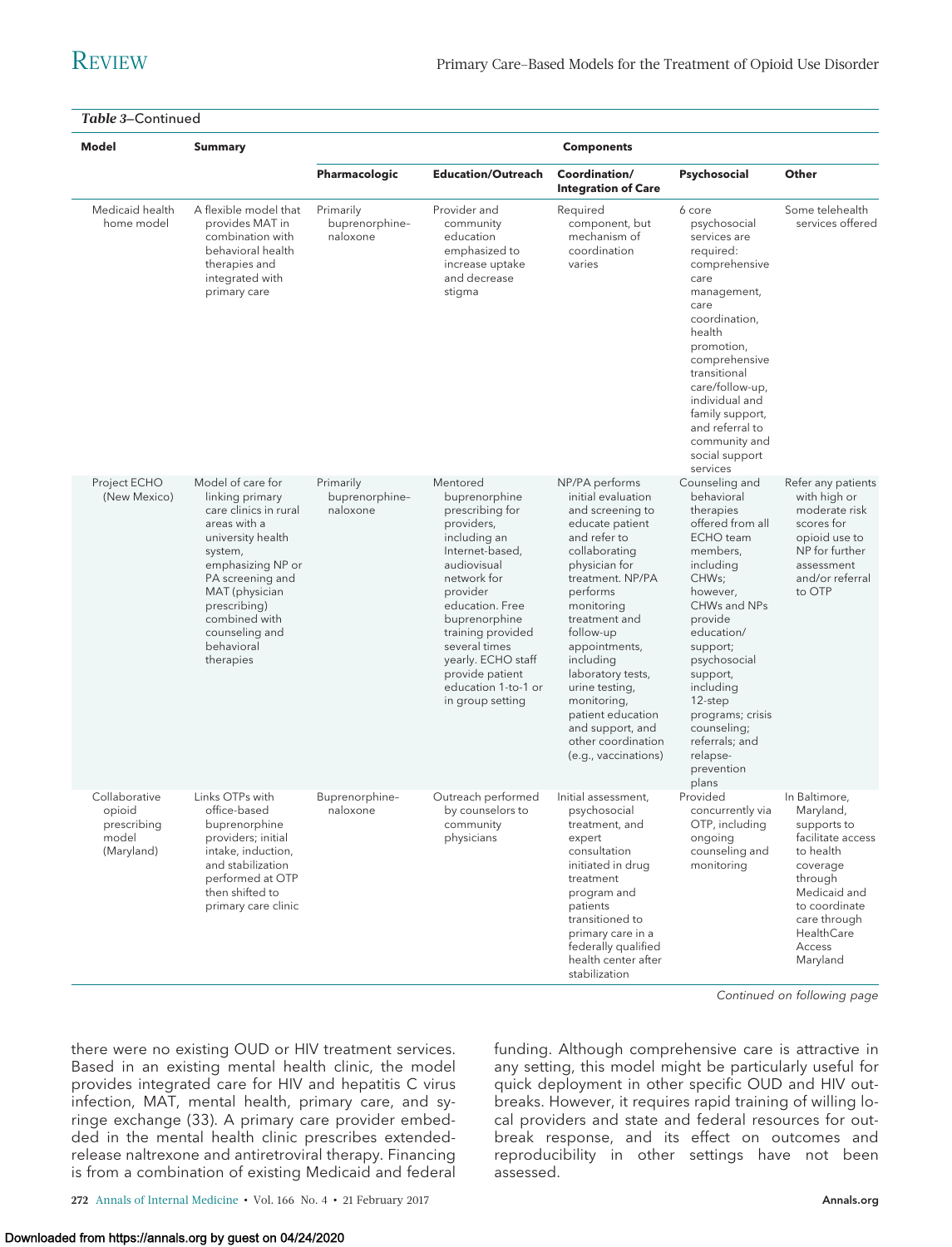| <b>Model</b>                                    | Summary                                                                                                                                                                                                                                                                                                                                          | <b>Components</b>                                                                                     |                                                                                                                                                                                                                                                                                                                                                                                                                         |                                                                                                                                                                                                                                                                                                                                                                                             |                                                                                                                                                        |                                                                                                                                                                     |
|-------------------------------------------------|--------------------------------------------------------------------------------------------------------------------------------------------------------------------------------------------------------------------------------------------------------------------------------------------------------------------------------------------------|-------------------------------------------------------------------------------------------------------|-------------------------------------------------------------------------------------------------------------------------------------------------------------------------------------------------------------------------------------------------------------------------------------------------------------------------------------------------------------------------------------------------------------------------|---------------------------------------------------------------------------------------------------------------------------------------------------------------------------------------------------------------------------------------------------------------------------------------------------------------------------------------------------------------------------------------------|--------------------------------------------------------------------------------------------------------------------------------------------------------|---------------------------------------------------------------------------------------------------------------------------------------------------------------------|
|                                                 |                                                                                                                                                                                                                                                                                                                                                  | Pharmacologic                                                                                         | <b>Education/Outreach</b>                                                                                                                                                                                                                                                                                                                                                                                               | Coordination/<br><b>Integration of Care</b>                                                                                                                                                                                                                                                                                                                                                 | Psychosocial                                                                                                                                           | Other                                                                                                                                                               |
| Massachusetts<br>nurse care<br>manager<br>model | A primary<br>care-based model<br>that teams nurse<br>care managers<br>with primary care<br>physicians; nurse<br>care managers<br>generally perform<br>initial screening,<br>intake, education,<br>observed/supports<br>induction,<br>follow-up,<br>maintenance,<br>stabilization, and<br>medical<br>management with<br>the physician and<br>team | Primarily<br>buprenorphine-<br>naloxone, with<br>recent addition of<br>extended-release<br>naltrexone | A training program<br>exists to get more<br>physicians<br>(especially<br>residents) and<br>faculty on board.<br>The Department of<br><b>Public Health trains</b><br>staff on best<br>practices. Nurse<br>care managers<br>receive 8 h of<br>training in MAT,<br>shadowing in<br>model MAT site,<br>site visits, e-mail<br>and telephone<br>support, case<br>review, quarterly<br>training, and an<br>addiction listserv | Nurse care<br>managers<br>(registered nurses<br>or family NPs)<br>manage 100 to<br>125 patients<br>alongside primary<br>care clinicians,<br>with assistance<br>from a medical<br>assistant.<br>Alternatively, care<br>partners (usually<br>persons with a<br>master's degree)<br>assist the primary<br>care staff with<br>screening, brief<br>intervention, and<br>referral to<br>treatment | Psychological<br>services are<br>integrated<br>on-site or<br>nearby                                                                                    | Patients who<br>require a higher<br>level of care<br>can be<br>expedited into<br>an OTP,<br>assistance with<br>transfers of<br>care, and<br>day-support<br>programs |
| ED initiation of<br><b>OBOT</b>                 | Model involving ED<br>identification of<br>OUD;<br>buprenorphine-<br>naloxone<br>induction initiated<br>in the ED;<br>coordination with<br>OBOT, nurse with<br>expertise in<br>buprenorphine<br>working in<br>collaboration with<br>primary care<br>clinician                                                                                    | Buprenorphine-<br>naloxone                                                                            | Not a major<br>component                                                                                                                                                                                                                                                                                                                                                                                                | OUD identified in ED<br>and patients<br>started on<br>buprenorphine<br>therapy and<br>connected to<br>ongoing OBOT<br>provided by<br>physicians and<br>nurses for 10 wk,<br>then transferred to<br>office-based<br>ongoing<br>maintenance<br>treatment or<br>detoxification                                                                                                                 | "Medical<br>management"<br>counseling<br>visits with<br>physician and<br>nurse                                                                         |                                                                                                                                                                     |
| Inpatient<br>initiation of<br><b>MAT</b>        | Model involving<br>identification of<br>OUD in the<br>hospital and<br>connecting<br>patients to<br>office-based MAT<br>and primary care                                                                                                                                                                                                          | Buprenorphine-<br>naloxone and<br>naltrexone                                                          | Not a major<br>component                                                                                                                                                                                                                                                                                                                                                                                                | MAT started by<br>multidisciplinary<br>addiction consult<br>service during<br>medical<br>hospitalization and<br>connected with<br>primary care.<br>Treatment<br>continued in<br>primary care;<br>some programs<br>have<br>buprenorphine<br>"bridge" clinic<br>before transition<br>to primary care                                                                                          | Provided at<br>primary care<br>site                                                                                                                    |                                                                                                                                                                     |
| Southern<br>Oregon model                        | A local and informal<br>model for delivery<br>of MAT in a rural<br>primary care<br>network                                                                                                                                                                                                                                                       | Almost exclusively<br>buprenorphine-<br>naloxone                                                      | A group of local<br>stakeholders from<br>many perspectives<br>who prescribes<br>opioids (Oregon<br>Pain Guidance)<br>meets regularly to<br>develop guidance<br>and provide<br>education                                                                                                                                                                                                                                 | Relatively limited<br>support for<br>coordination/<br>integration of care                                                                                                                                                                                                                                                                                                                   | On-site licensed<br>clinical social<br>worker with<br>experience in<br>treating<br>patients for<br>pain and<br>addiction, not<br>necessarily in<br>MAT | Access to OTPs<br>for complex<br>patients not<br>formally<br>integrated                                                                                             |

CHW = community health worker; DATA 2000 = Drug Addiction Treatment Act of 2000; ECHO = Extension for Community Healthcare Outcomes; ED = emergency department; HCV = hepatitis C virus; MAT = medication-assisted treatment; NP = nurse practitioner; OBOT = office-based opioid treatment; OTP = opioid treatment program; OUD = opioid use disorder; PA = physician assistant; PCSS-MAT = Providers' Clinical Support System for Medication-Assisted Treatment.

\* Includes rural or other underserved settings.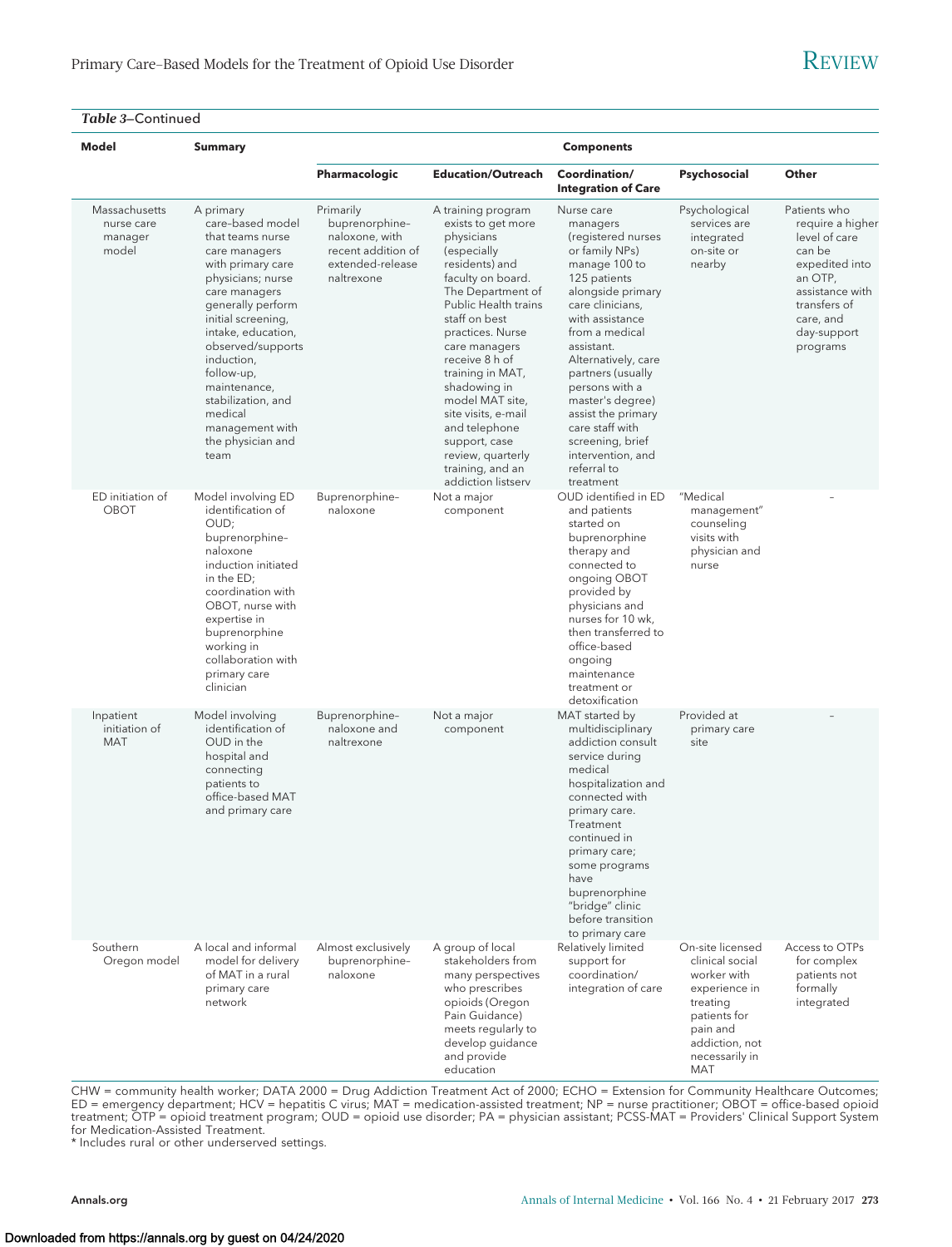#### *Integrated Prenatal Care and MAT*

The integrated prenatal care model integrates buprenorphine treatment with primary and prenatal care for pregnant women with OUD. Office-based buprenorphine maintenance therapy is continued after delivery. Psychosocial services are provided on-site in some practices or through affiliated opioid treatment programs (OTPs). Although outcomes in primary care– based settings have not been assessed, outcome studies conducted in OTPs suggest a reduction in neonatal abstinence syndrome when pregnant women with OUD receive maintenance treatment with buprenorphine rather than methadone (34, 35). This model is typically financed through existing Medicaid and other insurance reimbursement. Advantages include identification of women not previously engaged in OUD care, increased maternal motivation for OUD treatment due to concerns about the fetus, and provision of ongoing MAT maintenance in the postpartum period. A potential challenge is that the physician may reach their buprenorphine prescribing limit as more women seek to continue maintenance treatment after delivery.

#### **Systems-Based Models** *Medicaid Health Home Model*

## The Medicaid health home model is a flexible federal program through the Centers for Medicare & Medicaid Services that allows states that apply for a Medicaid waiver to integrate MAT and behavioral health therapies with primary care for patients with OUD (36, 37). Primary care physicians prescribe buprenorphine as the primary pharmacotherapy, with financing through usual Medicaid coverage. Provider and com-

munity education (for example, provider outreach, CME conferences, and community advertising) is emphasized to increase uptake by clinicians and patients and to decrease stigma. Robust psychosocial services are required. Demonstrations in Rhode Island and Maryland implemented Medicaid health home models in OTPs or psychiatric clinics rather than in primary care clinic settings (37). States determine the structure of health care delivery (for example, hub-and-spoke models in Vermont) and the approach to payment, which may include per-member, per-month payments (Maryland) and weekly bundled payments (Rhode Island) that fund care coordinators in addition to other billable health care services. Advantages include required care coordination and core psychosocial services, an emphasis on provider and community education, and flexibility in enabling service delivery and provision according to the needs and resources of a particular state. Medicaid health home models may be particularly wellsuited for states with a high prevalence of OUD and state governments seeking payment structures that promote broader integration of primary care, psychosocial, and MAT services for OUD.

#### *Hub-and-Spoke Model*

The hub-and-spoke model, developed in Vermont, triages patients to 2 levels of care on the basis of need during initial screening (38 – 41). "Spokes" are primary

**274** Annals of Internal Medicine • Vol. 166 No. 4 • 21 February 2017 [Annals.org](http://www.annals.org)

care clinics that provide MAT for less complex patients by using an OBOT approach. "Hubs" are regional OTPs that care for more complex patients, dispense methadone if needed, support tapering off MAT, and provide consultative services to the spokes. Patients may transfer between a hub and a spoke on the basis of changing care needs.

Buprenorphine has been the primary pharmacotherapy in this model. Vermont incentivized implementation of buprenorphine prescribing by funding online buprenorphine waiver training for spoke physicians and other technical assistance. It also incentivized hubs by funding behavioral health specialists. Coordination and integration occur between the hub and the spoke and within each spoke and are typically carried out by a registered nurse or a case manager. Psychosocial services are embedded within spokes, including social workers, counselors, and community health teams. The model is financed through a Medicaid health home model waiver state block grant. Its effect on outcomes has not been published.

The hub-and-spoke model may be particularly well-suited for states with rural OUD populations where treatment services are limited. Important advantages include availability of tiered care and integration of primary care with regional OUD management expertise, use of care coordinators, and embedded psychosocial services at the spoke sites. Potential challenges include the unavailability of OTP hubs in all settings that wish to implement MAT.

#### *Project Extension for Community Healthcare Outcomes*

Project Extension for Community Healthcare Outcomes (ECHO) links primary care clinics in rural New Mexico with a university health system utilizing an Internet-based audiovisual network for mentoring and education (42– 44) and has also been adapted to support rural primary care providers in MAT management. It emphasizes nurse practitioner– or physician assistant– based screening, with referral to a collaborating physician before initiation of MAT and for ongoing treatment. Counseling and behavioral therapies are offered by all ECHO team members during weekly teleconferences. Complex patients can be referred to an OTP. Project ECHO recruits physicians for buprenorphine waiver training and provision of CME in OUD management. The ECHO model may be considered a rural adaptation of the hub-and-spoke model or the collaborative opioid prescribing model. It is financed through various federal grants and Medicaid.

Patient-level outcomes have not been assessed, but the ECHO model has increased per capita numbers of rural primary care providers with buprenorphine prescribing waivers in New Mexico (42). Advantages include a strong emphasis on psychosocial services, CME credits for teleconference participation, and collaboration with mid-level rural providers for initial screening. This model aims to enhance the capacity of rural primary care providers to treat OUD. Challenges include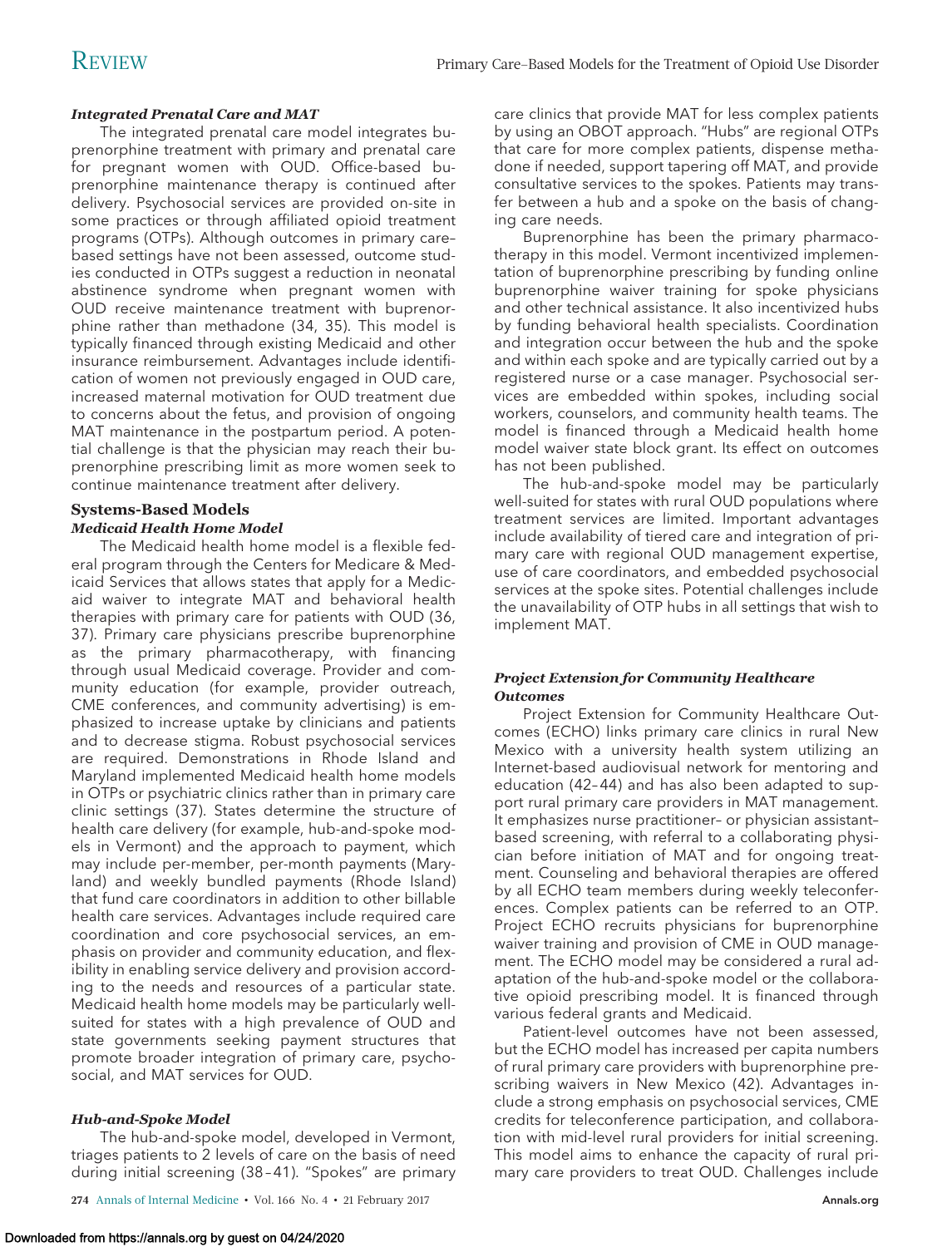limited availability of face-to-face expertise in MAT for high-risk patients and a lack of direct contact between off-site experts and patients.

#### *Collaborative Opioid Prescribing Model*

The collaborative opioid prescribing model, developed in Maryland (45, 46), is another tiered model of care with centralized initial intake, buprenorphine induction and stabilization at an OTP, and transfer to primary care clinicians for ongoing MAT. Unlike in the hub-and-spoke model, OTPs perform intake, induction, and stabilization in all patients and provide ongoing psychosocial services for patients transferred to primary care. Its effect on patient outcomes has not been assessed. This model is likely to be well-suited for primary care practices that are geographically close to OTPs. Financing is through Medicaid and private insurance. Advantages are similar to those of the hub-andspoke model, with the added benefit of ongoing OTP psychosocial services. Challenges include the geographic proximity required between OTPs and primary care sites and limited OTP capacity.

#### *Massachusetts Nurse Care Manager Model*

Massachusetts Medicaid reimburses nurse care managers in federally qualified health centers who are supporting physicians in the provision of buprenorphine or naltrexone for OUD treatment. The nurse care manager performs screening, intake, and education of patients and scheduling with a prescriber and facilitates ongoing medical and OUD management. The prescribing physician confirms the OUD diagnosis and appropriateness of MAT and comanages the patient with the nurse care manager. Psychosocial services are integrated on-site or nearby. Patients who require a higher level of care receive expedited OTP referral. The model is financed through direct Medicaid reimbursement to federally qualified health centers for nurse care manager time as a billable service, in addition to usual Medicaid coverage for pharmacotherapy and physician visits.

A pilot study of 408 patients enrolled in this program reported that 51% had received buprenorphine treatment at 1 year, and 91% of those retained on a regimen of buprenorphine at 12 months had urine toxicology screens that were negative for opioids (47). Advantages include utilization of a skilled nonphysician to offload prescribing physician burden, an emphasis on provider training, and financial sustainability through Medicaid-reimbursed nurse care manager visits. This model may be attractive over a wide range of primary care practices in states with Medicaid programs or other payers that could adopt reimbursement of nurse care manager visits for OUD. An evaluation of statewide scale-up noted a 375% increase in the number of physicians with buprenorphine prescribing waivers within 3 years (48). Challenges include variable availability of psychosocial services and nurse care managers and, in most states, a lack of Medicaid coverage for nurse care management of OUD.

#### *Emergency Department Initiation of OBOT*

This model focuses on emergency department (ED) identification of OUD and initiation of buprenorphine treatment (49). Emergency department physicians assess patients for OUD and begin buprenorphine induction in appropriate candidates during their ED visit. Patients are discharged with instructions for continuation of home induction and stabilization doses and are connected to primary care OBOT for ongoing management. Brief physician counseling is performed during the ED visit, and other psychosocial services vary.

A randomized trial of ED-initiated buprenorphine treatment versus referral or brief intervention showed 78% engagement in buprenorphine treatment at 30 days compared with 37% in the referral group and 45% in the brief intervention group. The number of days of illicit opioid use per week decreased from 5.4 to 0.9 in the buprenorphine group versus 5.4 to 2.3 in the referral group and 5.6 to 2.4 in the brief intervention group (49).

Medications, ED visits, and OBOT are funded through patient Medicaid and other insurance plans. This model is promising for scale-up to other ED settings with high prevalence of OUD and strong linkages to primary care OBOT. Advantages include enhanced access to MAT for patients who may not be accessing primary care or OTPs and improved engagement in OUD treatment compared with passive referral. Potential challenges include patient reliance on EDs to access treatment.

#### *Inpatient Initiation of MAT*

This model identifies OUDs among hospitalized patients, initiates MAT, and links to ongoing community-based treatment after discharge (50 –52). Financing is from Medicaid and other insurance coverage, often requiring prior authorization for outpatient prescriptions before hospital discharge. Linkage with ongoing psychosocial services varies. In 1 study, 72% of inpatients with OUD who were randomly assigned to buprenorphine stabilization engaged in OBOT versus 12% of those randomly assigned to buprenorphine detoxification (50). This model requires hospital support for inpatient consult services. Advantages include identification of patients with complex morbidity and high risk for death who may not otherwise access MAT, increased retention in care, and potential for linkage to OBOT for ongoing management. Patients initiating methadone treatment, which cannot be prescribed by primary care providers for OUD, would not be eligible for OBOT referral.

#### *Southern Oregon Model*

The Southern Oregon model is an example of a local, informal model for MAT delivery in a network of rural primary care clinics. It focuses on OBOT with buprenorphine and uses regular meetings of regional stakeholders, including regional Medicaid accountable care organizations (53) and primary care providers, for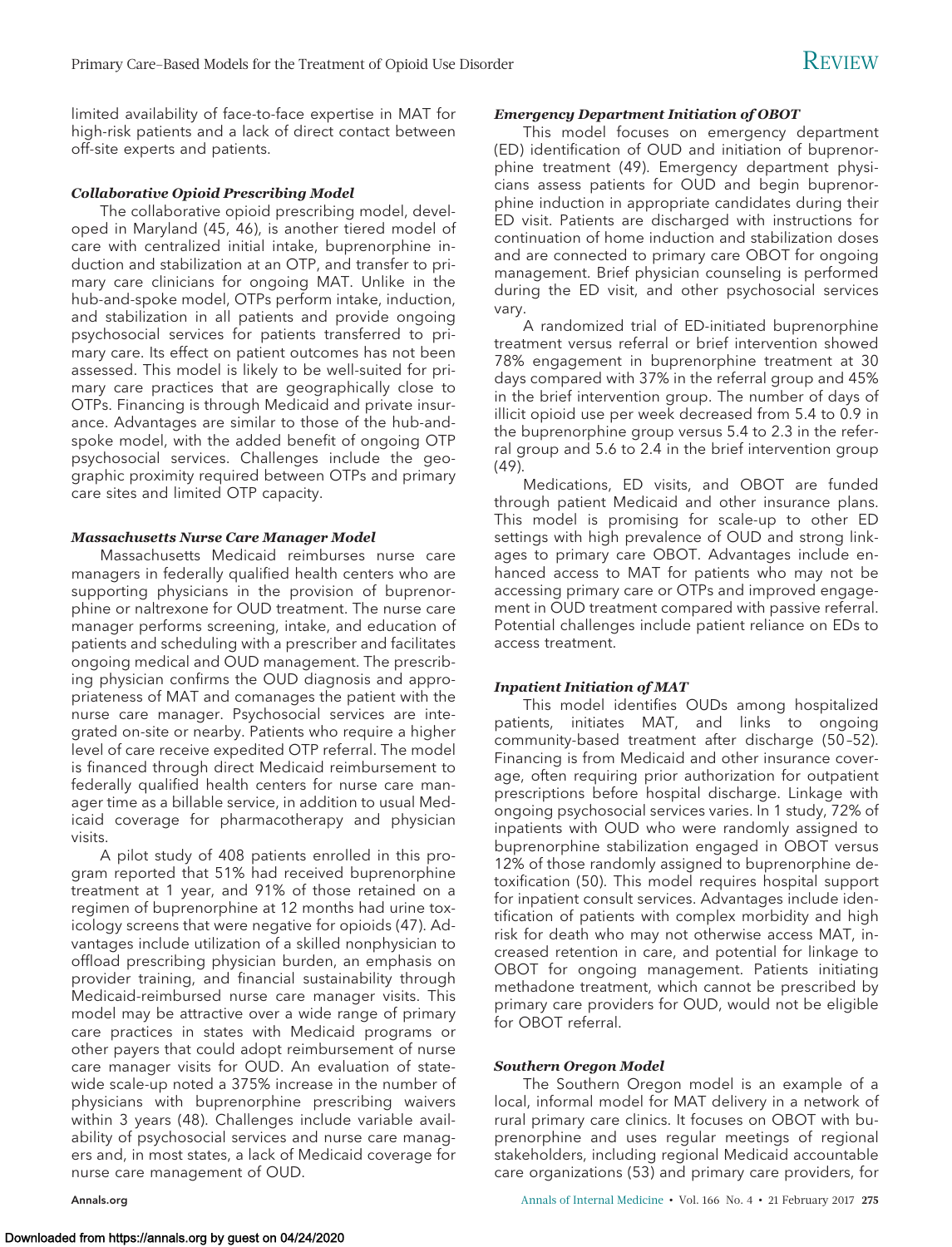education, training, and development of practice standards around opioid prescribing for chronic pain and OUD treatment. Coordination or integration of care is variable and often limited, though an on-site clinical social worker is available in some clinics. The model is financed through direct support from accountable care organizations and usual fee-for-service billing.

The Southern Oregon model may be well-suited for rural health providers in states that have implemented the Patient Protection and Affordable Care Act and have accountable care organizations that can promote community-wide support for MAT. An advantage of this model is that it is community-based, which may help to overcome stigma and resistance to MAT use. Challenges include a lack of well-defined key components and limited psychosocial services and care coordination and integration.

#### **DISCUSSION**

Addressing the OUD epidemic in the United States will require diverse approaches over many years. We identified 12 representative models of integration of MAT into primary care that may be considered for adaptation and expansion across diverse health care settings.

All models contained some degree of 4 key components: pharmacologic therapy, psychosocial services, integration of care, and education and outreach. Models varied in their relative emphasis on these components, though common themes included the importance of a nonphysician coordinator and the use of tiered approaches. The ideal model of care for a particular setting likely depends on local factors, such as available expertise, the population, proximity to an addiction center of excellence, reimbursement policies, and geography. Decisions about MAT models of care should therefore be individualized to address the unique milieu of each implementation setting. It may be appropriate to combine elements of different models of care (for example, to implement care coordination by a nurse care manager within a hub-and-spoke model) or to link models of care (for example, ED- or inpatient-based screening and initiation of treatment linked with OBOT).

Ten of the 12 MAT models provided sublingual buprenorphine–naltrexone pharmacotherapy. Although implantable buprenorphine was approved by the U.S. Food and Drug Administration in 2016, research on its use in primary care settings is lacking. Two randomized trials showed efficacy of extended-release naltrexone for OUD in addiction treatment settings (54, 55), but its effectiveness for OUD in primary care settings has not been studied and its use is limited. Expanding evidence-based, long-acting MAT options could broaden patient choice, reduce the risk for diversion, and decrease the need for frequent follow-up in appropriate patients.

Barriers to implementing MAT include a lack of trained primary care providers, reimbursement models that do not support care coordination and psychosocial

services, persistent stigma associated with MAT, and long travel times for patients in rural areas (11). Strategies to address these barriers include integration of training and education, use of nonphysicians, development of reimbursement models to support MAT delivery, use of tele-education, tiered care models, and stakeholder engagement.

Our report has potential limitations. The specific models described provide a representative taxonomy of ways to integrate MAT into primary care rather than an exhaustive list. No study has compared outcomes of different MAT models of care, and some models have not been reported in the published literature. Other challenges include overlapping characteristics of care models, variable levels of structure, and adaptation to specific settings.

Important areas of uncertainty include optimal methods for measuring quality of MAT care; assessment tools to better individualize care; optimal psychosocial components of MAT; cost and cost-effectiveness; methods for reducing diversion; optimal methods for coordination and integration of care; and the effectiveness of mid-level prescribing, newer MAT, and telehealth and telemedicine approaches (11). Research in these areas is needed.

Existing MAT models of care can inform expanded implementation in primary care settings. Decisions about adopting MAT models of care should be individualized to address the unique milieu of each implementation setting.

From Oregon Health & Science University, Portland, Oregon, and University of Washington, Seattle, Washington.

**Disclaimer:** The authors of this manuscript are responsible for its content. Statements in the manuscript should not be construed as endorsement by the AHRQ or the U.S. Department of Health and Human Services. The AHRQ retains a license to display, reproduce, and distribute the data and the report from which this manuscript was derived under the terms of the agency's contract with the author.

**Financial Support:** This project was funded under contract HHSA290201500009I, Task Order 4, from the AHRQ, U.S. Department of Health and Human Services.

**Disclosures:** Dr. McCarty reports research services agreements with Alkermes and Purdue Pharma outside the submitted work. Dr. Weimer reports personal fees from Indivior, the American Academy of Addiction Psychiatry, InforMED, and CODA outside the submitted work. Authors not named here have disclosed no conflicts of interest. Disclosures can also be viewed at [www.acponline.org/authors/icmje/ConflictOf](http://www.acponline.org/authors/icmje/ConflictOfInterestForms.do?msNum=M16-2149) [InterestForms.do?msNum=M16-2149.](http://www.acponline.org/authors/icmje/ConflictOfInterestForms.do?msNum=M16-2149)

**Requests for Single Reprints:** P. Todd Korthuis, MD, MPH, Oregon Health & Science University, 3181 SW Sam Jackson Park Road, Mail Code L-475, Portland, OR 97239-3098; e-mail, [korthuis@ohsu.edu.](mailto:korthuis@ohsu.edu)

Current author addresses and author contributions are available at [Annals.org.](http://www.annals.org)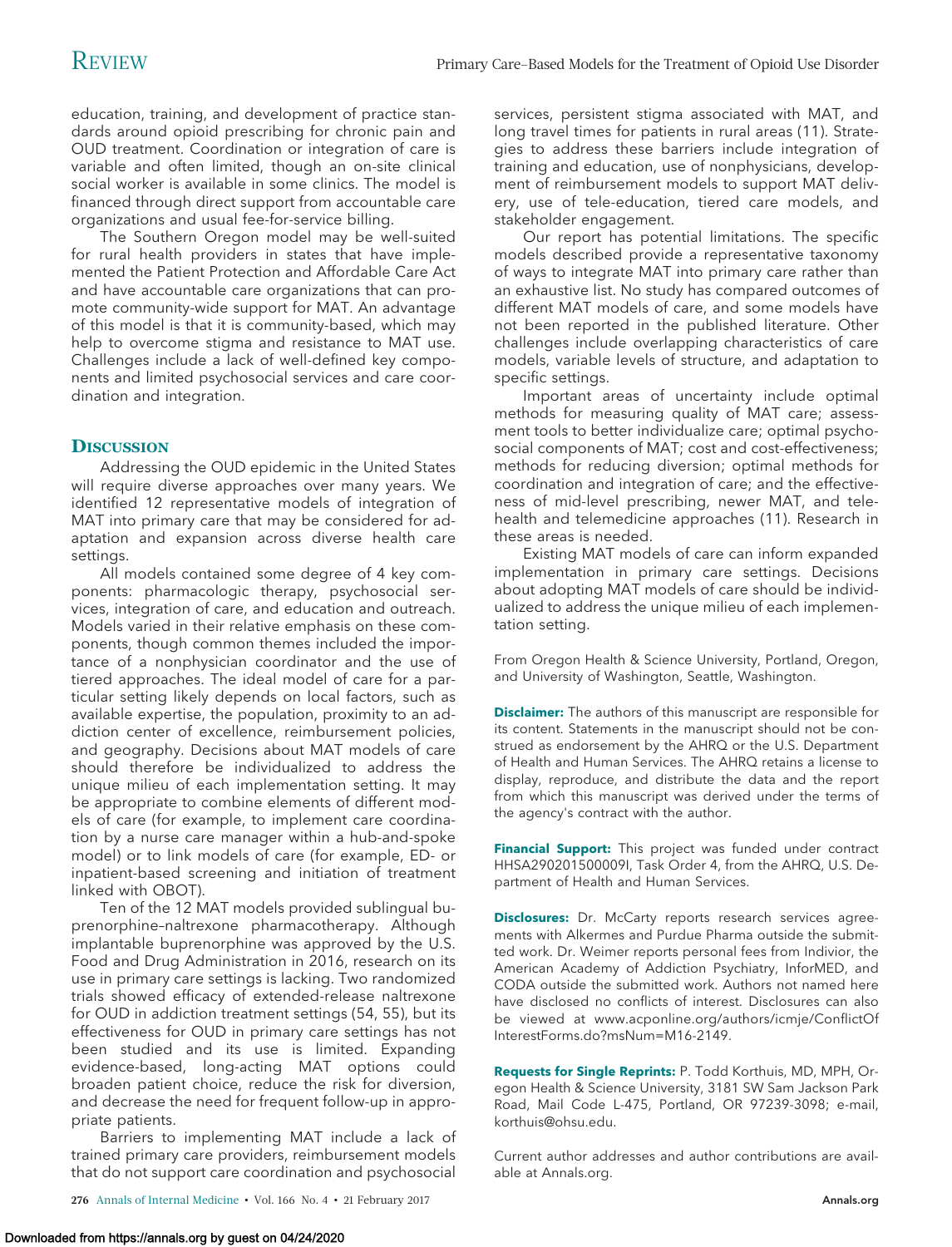#### **References**

1. Macrae J, Hyde P, Slavitt A. HHS launches multi-pronged effort to combat opioid abuse. HHS Blog. 27 July 2015. Accessed at [www.hhs.gov/blog/2015/07/27/hhs-launches-multi-pronged-effort](http://www.hhs.gov/blog/2015/07/27/hhs-launches-multi-pronged-effort-combat-opioid-abuse.html)[combat-opioid-abuse.html](http://www.hhs.gov/blog/2015/07/27/hhs-launches-multi-pronged-effort-combat-opioid-abuse.html) on 8 August 2016.

2. Center for Behavioral Health Statistics and Quality. Behavioral Health Trends in the United States: Results from the 2014 National Survey on Drug Use and Health. (Prepared by RTI International under contract no. HHSS283201300001C.) HHS publication no. SMA 15- 4927. Rockville: Center for Behavioral Health Statistics and Quality; 2015.

3. National Institute on Drug Abuse. Overdose Death Rates. February 2015. Accessed at [www.drugabuse.gov/related-topics/trends](http://www.drugabuse.gov/related-topics/trends-statistics/overdose-death-rates) [-statistics/overdose-death-rates](http://www.drugabuse.gov/related-topics/trends-statistics/overdose-death-rates) on 8 August 2016.

4. National Institute on Drug Abuse. Topics in Brief: Medication-Assisted Treatment for Opioid Addiction. 2012. Accessed at [www](http://www.drugabuse.gov/sites/default/files/tib_mat_opioid.pdf) [.drugabuse.gov/sites/default/files/tib\\_mat\\_opioid.pdf](http://www.drugabuse.gov/sites/default/files/tib_mat_opioid.pdf) on 19 October 2016.

5. Mattick RP, Breen C, Kimber J, Davoli M. Buprenorphine maintenance versus placebo or methadone maintenance for opioid dependence. Cochrane Database Syst Rev. 2014:CD002207. [PMID: 24500948] doi:10.1002/14651858.CD002207.pub4

6. Mattick RP, Breen C, Kimber J, Davoli M. Methadone maintenance therapy versus no opioid replacement therapy for opioid dependence. Cochrane Database Syst Rev. 2009:CD002209. [PMID: 19588333] doi:10.1002/14651858.CD002209.pub2

7. The White House. Presidential Memorandum—Addressing Prescription Drug Abuse and Heroin Use. 21 October 2015. Accessed www.whitehouse.gov/the-press-office/2015/10/21/presidential [-memorandum-addressing-prescription-drug-abuse-and-heroin](http://www.whitehouse.gov/the-press-office/2015/10/21/presidential-memorandum-addressing-prescription-drug-abuse-and-heroin) on 8 August 2016.

8. Cicero TJ, Ellis MS, Surratt HL, Kurtz SP. The changing face of heroin use in the United States: a retrospective analysis of the past 50 years. JAMA Psychiatry. 2014;71:821-6. [PMID: 24871348] doi:10 .1001/jamapsychiatry.2014.366

9. Jones CM, Campopiano M, Baldwin G, McCance-Katz E. National and state treatment need and capacity for opioid agonist medication-assisted treatment. Am J Public Health. 2015;105:e55- 63. [PMID: 26066931] doi:10.2105/AJPH.2015.302664

10. Carrieri MP, Rey D, Loundou A, Lepeu G, Sobel A, Obadia Y; MANIF-2000 Study Group. Evaluation of buprenorphine maintenance treatment in a French cohort of HIV-infected injecting drug users. Drug Alcohol Depend. 2003;72:13-21. [PMID: 14563539]

11. Chou R, Korthuis PT, Weimer M, Bougatsos C, Blazina I, Zakher B, et al. Medication-Assisted Treatment Models of Care for Opioid Use Disorder in Primary Care Settings. Draft technical brief. (Prepared by the Pacific Northwest Evidence-based Practice Center under contract no. 290201500009I.) Rockville: Agency for Healthcare Research and Quality; 2016.

12. Center for Substance Abuse Treatment. Substance Abuse Treatment: Group Therapy. Treatment Improvement Protocol (TIP) series no. 41. HHS publication no. (SMA) 15-3991. Rockville: Substance Abuse and Mental Health Services Administration; 2005.

13. Substance Abuse and Mental Health Services Administration. Drug Addiction Treatment Act of 2000; 2000. Public Law 106-310, 106th Congress.

14. Fiellin DA, Moore BA, Sullivan LE, Becker WC, Pantalon MV, Chawarski MC, et al. Long-term treatment with buprenorphine/ naloxone in primary care: results at 2–5 years. Am J Addict. 2008;17: 116-20. [PMID: 18393054] doi:10.1080/10550490701860971

15. Fiellin DA, Pantalon MV, Chawarski MC, Moore BA, Sullivan LE, O'Connor PG, et al. Counseling plus buprenorphine-naloxone maintenance therapy for opioid dependence. N Engl J Med. 2006;355: 365-74. [PMID: 16870915]

16. Fiellin DA, Pantalon MV, Pakes JP, O'Connor PG, Chawarski M, Schottenfeld RS. Treatment of heroin dependence with buprenorphine in primary care. Am J Drug Alcohol Abuse. 2002;28:231-41. [PMID: 12014814]

17. Altice FL, Bruce RD, Lucas GM, Lum PJ, Korthuis PT, Flanigan TP, et al; BHIVES Collaborative. HIV treatment outcomes among HIV-

infected, opioid-dependent patients receiving buprenorphine/ naloxone treatment within HIV clinical care settings: results from a multisite study. J Acquir Immune Defic Syndr. 2011;56 Suppl 1:S22- 32. [PMID: 21317590] doi:10.1097/QAI.0b013e318209751e

18. Fiellin DA, Weiss L, Botsko M, Egan JE, Altice FL, Bazerman LB, et al; BHIVES Collaborative. Drug treatment outcomes among HIVinfected opioid-dependent patients receiving buprenorphine/ naloxone. J Acquir Immune Defic Syndr. 2011;56 Suppl 1:S33-8. [PMID: 21317592] doi:10.1097/QAI.0b013e3182097537

19. Korthuis PT, Fiellin DA, Fu R, Lum PJ, Altice FL, Sohler N, et al; BHIVES Collaborative. Improving adherence to HIV quality of care indicators in persons with opioid dependence: the role of buprenorphine. J Acquir Immune Defic Syndr. 2011;56 Suppl 1:S83-90. [PMID: 21317600] doi:10.1097/QAI.0b013e31820bc9a5

20. Korthuis PT, Tozzi MJ, Nandi V, Fiellin DA, Weiss L, Egan JE, et al; BHIVES Collaborative. Improved quality of life for opioiddependent patients receiving buprenorphine treatment in HIV clinics. J Acquir Immune Defic Syndr. 2011;56 Suppl 1:S39-45. [PMID: 21317593] doi:10.1097/QAI.0b013e318209754c

21. Lucas GM, Chaudhry A, Hsu J, Woodson T, Lau B, Olsen Y, et al. Clinic-based treatment of opioid-dependent HIV-infected patients versus referral to an opioid treatment program: a randomized trial. Ann Intern Med. 2010;152:704-11. [PMID: 20513828] doi:10.7326 /0003-4819-152-11-201006010-00003

22. Raymond SC. Integrating Buprenorphine Opioid Abuse Treatment Into HIV Primary Care: Webinar Series. 2012. Accessed at [www.slideshare.net/SarahCookRaymond/buprenorphine-therapy](http://www.slideshare.net/SarahCookRaymond/buprenorphine-therapy-in-the-hiv-pruma)[in-the-hiv-pruma](http://www.slideshare.net/SarahCookRaymond/buprenorphine-therapy-in-the-hiv-pruma) on 8 August 2016.

23. Sullivan LE, Barry D, Moore BA, Chawarski MC, Tetrault JM, Pantalon MV, et al. A trial of integrated buprenorphine/naloxone and HIV clinical care. Clin Infect Dis. 2006;43 Suppl 4:S184-90. [PMID: 17109305]

24. TARGET Center. BEEHIVE Buprenorphine Program Tools. 2009. Accessed at [www.careacttarget.org/library/beehive-buprenorphine](http://www.careacttarget.org/library/beehive-buprenorphine-program-tools) [-program-tools](http://www.careacttarget.org/library/beehive-buprenorphine-program-tools) on 8 August 2016.

25. Weiss L, Egan JE, Botsko M, Netherland J, Fiellin DA, Finkelstein R. The BHIVES Collaborative: organization and evaluation of a multisite demonstration of integrated buprenorphine/naloxone and HIV treatment. J Acquir Immune Defic Syndr. 2011;56 Suppl 1:S7-13. [PMID: 21317598] doi:10.1097/QAI.0b013e3182097426

26. Weiss L, Netherland J, Egan JE, Flanigan TP, Fiellin DA, Finkelstein R, et al; BHIVES Collaborative. Integration of buprenorphine/ naloxone treatment into HIV clinical care: lessons from the BHIVES Collaborative. J Acquir Immune Defic Syndr. 2011;56 Suppl 1:S68- 75. [PMID: 21317597] doi:10.1097/QAI.0b013e31820a8226

27. Thompson MA, Aberg JA, Hoy JF, Telenti A, Benson C, Cahn P, et al. Antiretroviral treatment of adult HIV infection: 2012 recommendations of the International Antiviral Society-USA panel. JAMA. 2012; 308:387-402. [PMID: 22820792] doi:10.1001/jama.2012.7961

28. Thompson MA, Mugavero MJ, Amico KR, Cargill VA, Chang LW, Gross R, et al. Guidelines for improving entry into and retention in care and antiretroviral adherence for persons with HIV: evidencebased recommendations from an International Association of Physicians in AIDS Care panel. Ann Intern Med. 2012;156:817-33. [PMID: 22393036] doi:10.7326/0003-4819-156-11-201206050-00419

29. HIV/AIDS Bureau. Integrating Buprenorphine Therapy into HIV Primary Care Settings. Rockville: U.S. Department of Health and Human Services; 2011.

30. Health Resources and Services Administration. About the Ryan White HIV/AIDS Program. 2016. Accessed at [http://hab.hrsa.gov/](http://hab.hrsa.gov/about-ryan-white-hivaids-program/about-ryan-white-hivaids-program) [about-ryan-white-hivaids-program/about-ryan-white-hivaids-program](http://hab.hrsa.gov/about-ryan-white-hivaids-program/about-ryan-white-hivaids-program) on 19 October 2016.

31. Korthuis PT, Gregg J, Rogers WE, McCarty D, Nicolaidis C, Boverman J. Patients' reasons for choosing office-based buprenorphine: preference for patient-centered care. J Addict Med. 2010;4: 204-10. [PMID: 21170143] doi:10.1097/ADM.0b013e3181cc9610

32. Conrad C, Bradley HM, Broz D, Buddha S, Chapman EL, Galang RR, et al; Centers for Disease Control and Prevention (CDC). Community outbreak of HIV infection linked to injection drug use of

[Annals.org](http://www.annals.org) **Annals of Internal Medicine • Vol. 166 No. 4 • 21 February 2017 277**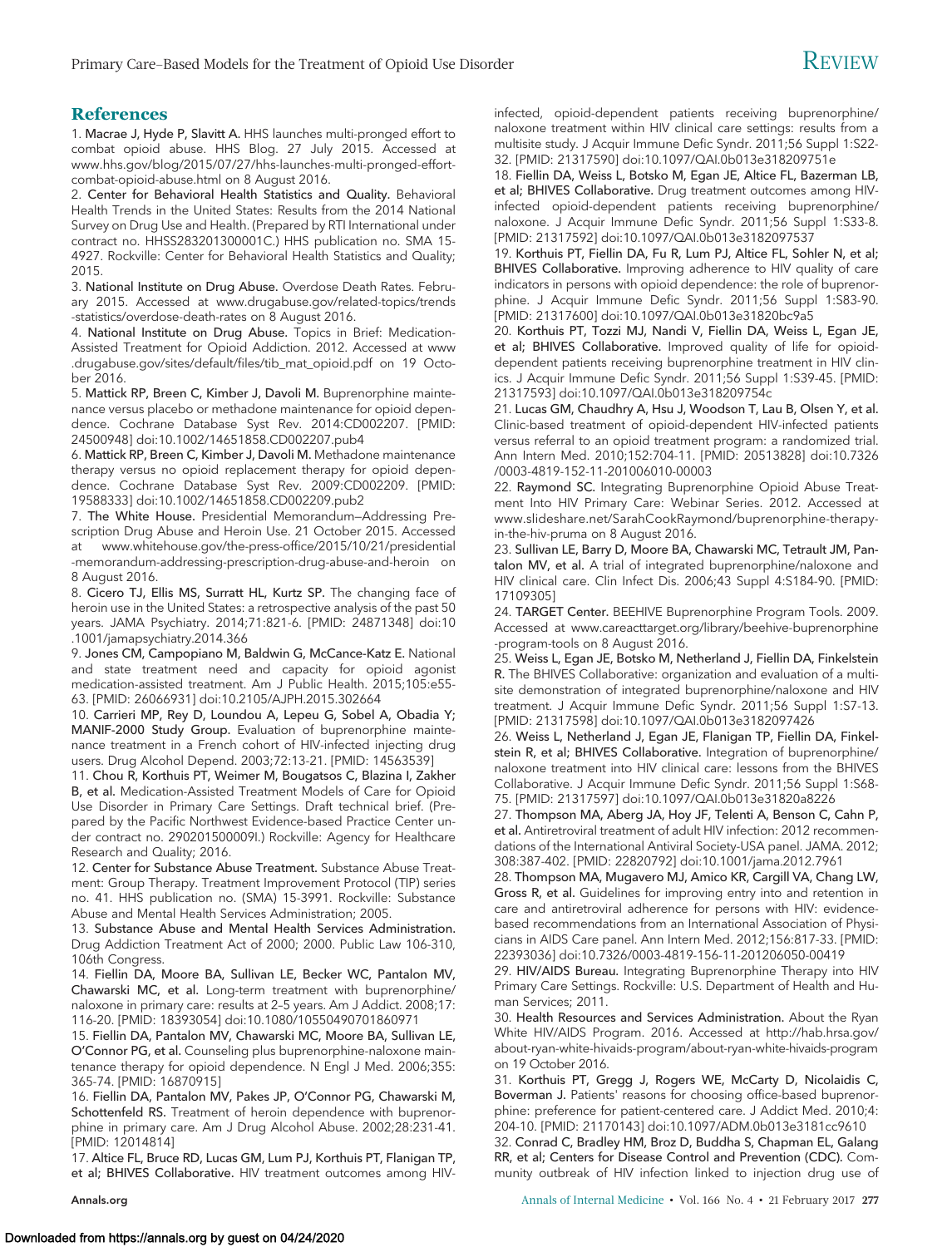oxymorphone—Indiana, 2015. MMWR Morb Mortal Wkly Rep. 2015; 64:443-4. [PMID: 25928470]

33. LifeSpring Health Systems. About Us: Locations. 2016. Accessed at [www.lifespringhealthsystems.org/about-us/locations](http://www.lifespringhealthsystems.org/about-us/locations) on 8 August 2016.

34. Jones HE, Kaltenbach K, Heil SH, Stine SM, Coyle MG, Arria AM, et al. Neonatal abstinence syndrome after methadone or buprenorphine exposure. N Engl J Med. 2010;363:2320-31. [PMID: 21142534] doi:10.1056/NEJMoa1005359

35. Jones HE, Johnson RE, Jasinski DR, O'Grady KE, Chisholm CA, Choo RE, et al. Buprenorphine versus methadone in the treatment of pregnant opioid-dependent patients: effects on the neonatal abstinence syndrome. Drug Alcohol Depend. 2005;79:1-10. [PMID: 15943939]

36. Mann C, Frieden T, Hyde PS, Volkow ND, Koob GF. Medication Assisted Treatment for Substance Use Disorders. 2014. Accessed at [www.medicaid.gov/Federal-Policy-Guidance/Downloads/CIB-07-11](http://www.medicaid.gov/Federal-Policy-Guidance/Downloads/CIB-07-11-2014.pdf) [-2014.pdf](http://www.medicaid.gov/Federal-Policy-Guidance/Downloads/CIB-07-11-2014.pdf) on 30 March 2016.

37. Moses K, Klebonis J. Designing Medicaid Health Homes for Individuals with Opioid Dependency: Considerations for States. Centers for Medicare & Medicaid Services. 2015. Accessed at [www.medicaid.gov/state-resource-center/medicaid-state-technical](http://www.medicaid.gov/state-resource-center/medicaid-state-technical-assistance/health-homes-technical-assistance/downloads/health-homes-for-opiod-dependency.pdf) [-assistance/health-homes-technical-assistance/downloads/health](http://www.medicaid.gov/state-resource-center/medicaid-state-technical-assistance/health-homes-technical-assistance/downloads/health-homes-for-opiod-dependency.pdf)[homes-for-opiod-dependency.pdf](http://www.medicaid.gov/state-resource-center/medicaid-state-technical-assistance/health-homes-technical-assistance/downloads/health-homes-for-opiod-dependency.pdf) on 30 March 2016.

38. Chen H. Report to the Vermont Legislature: Increasing Access to Opioid Addiction Treatment. 2014. Accessed at [www.leg.state.vt.us](http://www.leg.state.vt.us/reports/2014ExternalReports/299315.pdf) [/reports/2014ExternalReports/299315.pdf](http://www.leg.state.vt.us/reports/2014ExternalReports/299315.pdf) on 8 August 2016.

39. Patient-Centered Primary Care Collaborative. Vermont Hub and Spokes Health Homes Statewide. 2015. Accessed at [www.pcpcc.org](http://www.pcpcc.org/initiative/vermont-hub-and-spokes-health-homes) [/initiative/vermont-hub-and-spokes-health-homes](http://www.pcpcc.org/initiative/vermont-hub-and-spokes-health-homes) on 8 August 2016. 40. Vermont Agency of Human Services. Integrated Treatment Continuum for Substance Use Dependence "Hub/Spoke" Initiative—Phase 1: Opioid Dependence. 2012. Accessed at [www.healthvermont](http://www.healthvermont.gov/adap/documents/HUBSPOKEBriefingDocV122112.pdf) [.gov/adap/documents/HUBSPOKEBriefingDocV122112.pdf](http://www.healthvermont.gov/adap/documents/HUBSPOKEBriefingDocV122112.pdf) on 8 August 2016.

41. Alliance of Community Health Plans. Vermont Health Homes for Opioid Addiction Hub & Spoke Program Overview. 2013. Accessed at [www.achp.org/wp-content/uploads/Vermont-Health-Homes-for](http://www.achp.org/wp-content/uploads/Vermont-Health-Homes-for-Opiate-Addiction-September-2013.pdf) [-Opiate-Addiction-September-2013.pdf](http://www.achp.org/wp-content/uploads/Vermont-Health-Homes-for-Opiate-Addiction-September-2013.pdf) on 8 August 2016.

42. Komaromy M, Duhigg D, Metcalf A, Carlson C, Kalishman S, Hayes L, et al. Project ECHO (Extension for Community Healthcare Outcomes): a new model for educating primary care providers about treatment of substance use disorders. Subst Abus. 2016;37: 20-4. [PMID: 26848803] doi:10.1080/08897077.2015.1129388

43. Project ECHO. ECHO Access Opioid Use Disorder Treatment Guideline: Opioid Abuse and Addiction Management Protocol. 2014. Accessed at [http://echo.unm.edu/wp-content/uploads/2014](http://echo.unm.edu/wp-content/uploads/2014/10/Opioid-Abuse-and-Addiction-Management-Protocol.pdf) [/10/Opioid-Abuse-and-Addiction-Management-Protocol.pdf](http://echo.unm.edu/wp-content/uploads/2014/10/Opioid-Abuse-and-Addiction-Management-Protocol.pdf) on 8 August 2016.

44. Pupillo J. Project ECHO Trains, Empowers New Mexico FPs to Provide Subspecialty Care. American Academy of Family Physicians.

2014. Accessed at [www.aafp.org/news/chapter-of-the-month](http://www.aafp.org/news/chapter-of-the-month/20140930nmafp-chapspot.html) [/20140930nmafp-chapspot.html](http://www.aafp.org/news/chapter-of-the-month/20140930nmafp-chapspot.html) on 8 August 2016.

45. Stoller K. Innovative Practices in Medication Assisted Treatment and Primary Care Coordination: Linking Buprenorphine Prescribers with Opioid Treatment Programs: Expand Capacity while Improving Quality. 2015. Accessed at [www.atforum.com/pdf/CoOPtalk](http://www.atforum.com/pdf/CoOPtalkforONDCP_SAMHSAAug2015Stoller.pdf) [forONDCP\\_SAMHSAAug2015Stoller.pdf](http://www.atforum.com/pdf/CoOPtalkforONDCP_SAMHSAAug2015Stoller.pdf) on 8 August 2016.

46. Stoller KB. A collaborative opioid prescribing (CoOP) model linking opioid treatment programs with office-based buprenorphine providers. Addict Sci Clin Pract. 2015;10(Suppl 1):A63.

47. Alford DP, LaBelle CT, Kretsch N, Bergeron A, Winter M, Botticelli M, et al. Collaborative care of opioid-addicted patients in primary care using buprenorphine: five-year experience. Arch Intern Med.2011;171:425-31.[PMID:21403039]doi:10.1001/archinternmed .2010.541

48. LaBelle CT, Han SC, Bergeron A, Samet JH. Office-based opioid treatment with buprenorphine (OBOT-B): statewide implementation of the Massachusetts Collaborative Care Model in community health centers. J Subst Abuse Treat. 2016;60:6-13. [PMID: 26233698] doi: 10.1016/j.jsat.2015.06.010

49. D'Onofrio G, O'Connor PG, Pantalon MV, Chawarski MC, Busch SH, Owens PH, et al. Emergency department-initiated buprenorphine/naloxone treatment for opioid dependence: a randomized clinical trial. JAMA. 2015;313:1636-44. [PMID: 25919527] doi:10 .1001/jama.2015.3474

50. Liebschutz JM, Crooks D, Herman D, Anderson B, Tsui J, Meshesha LZ, et al. Buprenorphine treatment for hospitalized, opioid-dependent patients: a randomized clinical trial. JAMA Intern Med. 2014;174:1369-76. [PMID: 25090173] doi:10.1001 /jamainternmed.2014.2556

51. Pecoraro A, Ma M, Woody GE. The science and practice of medication-assisted treatments for opioid dependence. Subst Use Misuse. 2012;47:1026-40. [PMID: 22676570] doi:10.3109/10826084 .2012.663292

52. Shanahan CW, Beers D, Alford DP, Brigandi E, Samet JH. A transitional opioid program to engage hospitalized drug users. J Gen Intern Med. 2010;25:803-8. [PMID: 20237960] doi:10.1007/s11606 -010-1311-3

53. McConnell KJ. Oregon's Medicaid coordinated care organizations. JAMA. 2016;315:869-70. [PMID: 26847402] doi:10.1001/jama .2016.0206

54. Comer SD, Sullivan MA, Yu E, Rothenberg JL, Kleber HD, Kampman K, et al. Injectable, sustained-release naltrexone for the treatment of opioid dependence: a randomized, placebo-controlled trial. Arch Gen Psychiatry. 2006;63:210-8. [PMID: 16461865]

55. Krupitsky E, Nunes EV, Ling W, Illeperuma A, Gastfriend DR, Silverman BL. Injectable extended-release naltrexone for opioid dependence: a double-blind, placebo-controlled, multicentre randomised trial. Lancet. 2011;377:1506-13. [PMID: 21529928] doi:10 .1016/S0140-6736(11)60358-9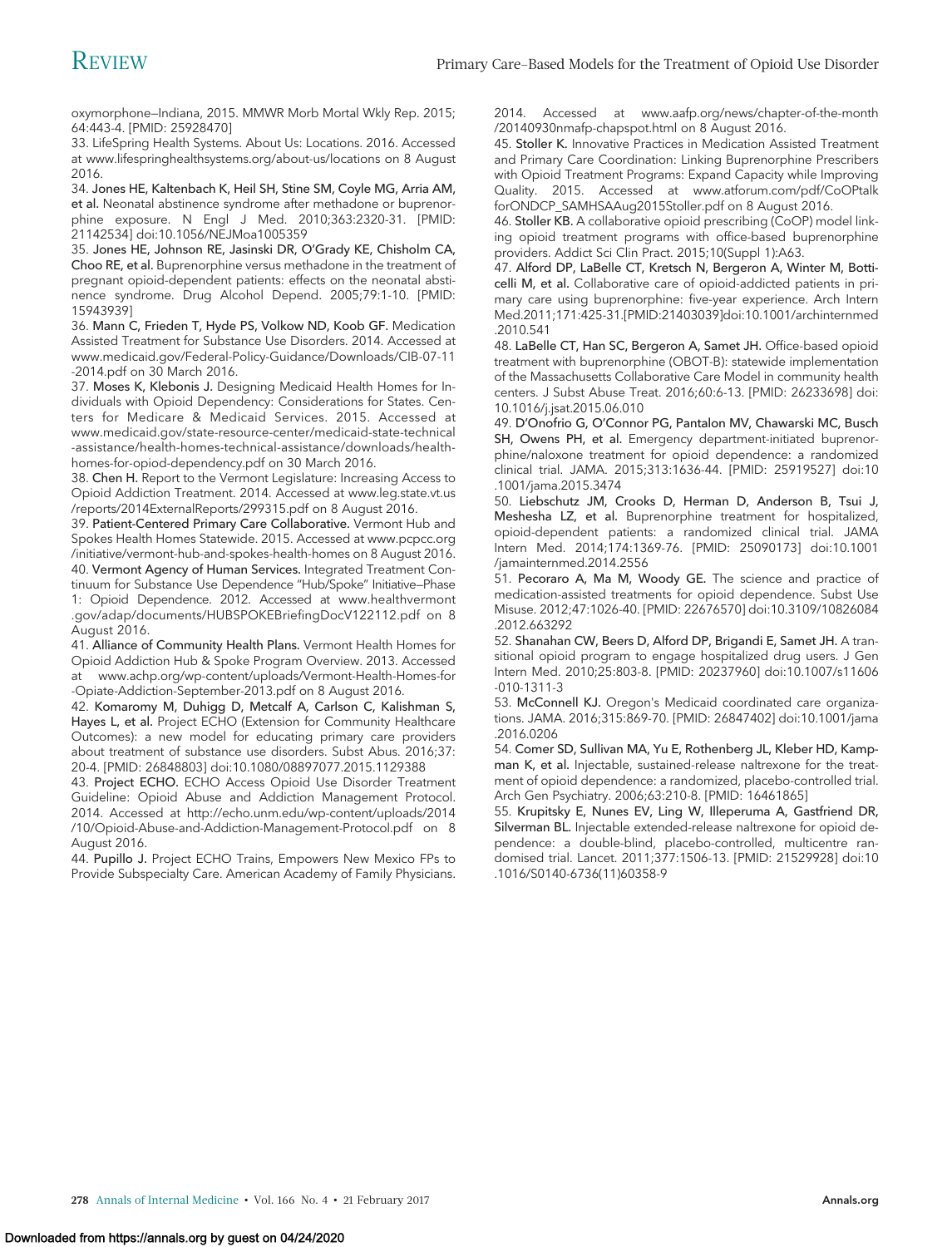**Current Author Addresses:** Drs. Korthuis and Weimer: Oregon Health & Science University, 3181 SW Sam Jackson Park Road, Mail Code L-475, Portland, OR 97239-3098.

Dr. McCarty: OHSU-PSU School of Public Health, CB669, 3186 SW Sam Jackson Park Road, Portland, OR 97239.

Dr. Devine: University of Washington, Box 357630, Seattle, WA 98195-7630.

Ms. Bougatsos, Mr. Blazina, Drs. Zakher and Chou, and Ms. Grusing: Oregon Health & Science University, 3181 SW Sam Jackson Park Road, Mail Code BICC, Portland, OR 97239.

**Author Contributions:** Conception and design: P.T. Korthuis, D. McCarty, M. Weimer, B. Devine, R. Chou.

Analysis and interpretation of the data: P.T. Korthuis, D. Mc-Carty, M. Weimer, C. Bougatsos, B. Zakher, S. Grusing, R. Chou.

Drafting of the article: P.T. Korthuis, D. McCarty, C. Bougatsos, R. Chou.

Critical revision of the article for important intellectual content: P.T. Korthuis, D. McCarty, M. Weimer, I. Blazina, B. Zakher, B. Devine, R. Chou.

Final approval of the article: P.T. Korthuis, D. McCarty, M. Weimer, C. Bougatsos, I. Blazina, B. Zakher, S. Grusing, B. Devine, R. Chou.

Obtaining of funding: R. Chou.

Administrative, technical, or logistic support: C. Bougatsos, I. Blazina, S. Grusing.

Collection and assembly of data: P.T. Korthuis, D. McCarty, M. Weimer, C. Bougatsos, I. Blazina, B. Zakher, S. Grusing, R. Chou.

#### **Web-Only References**

56. Chaudhry AA, Botsko M, Weiss L, Egan JE, Mitty J, Estrada B, et al; BHIVES Collaborative. Participant characteristics and HIV risk behaviors among individuals entering integrated buprenorphine/ naloxone and HIV care. J Acquir Immune Defic Syndr. 2011;56 Suppl 1:S14-21. [PMID: 21317589] doi:10.1097/QAI.0b013e318209d3b9 57. Cheever LW, Kresina TF, Cajina A, Lubran R. A model federal collaborative to increase patient access to buprenorphine treatment in HIV primary care. J Acquir Immune Defic Syndr. 2011;56 Suppl 1:S3-6. [PMID: 21317591] doi:10.1097/QAI.0b013e318209740f

58. Egan JE, Netherland J, Gass J, Finkelstein R, Weiss L; BHIVES Collaborative. Patient perspectives on buprenorphine/naloxone treatment in the context of HIV care. J Acquir Immune Defic Syndr. 2011;56 Suppl 1:S46-53. [PMID: 21317594] doi:10.1097/QAI .0b013e3182097561

59. Finkelstein R, Netherland J, Sylla L, Gourevitch MN, Cajina A, Cheever L; BHIVES Collaborative. Policy implications of integrating buprenorphine/naloxone treatment and HIV care. J Acquir Immune Defic Syndr. 2011;56 Suppl 1:S98-104. [PMID: 21317602] doi:10 .1097/QAI.0b013e31820a9a97

60. Friedland G, Vlahov D. Integration of buprenorphine for substance-abuse treatment by HIV care providers. J Acquir Immune Defic Syndr. 2011;56 Suppl 1:S1-2. [PMID: 21317588] doi:10.1097 /QAI.0b013e31820bc9ba

61. Lum PJ, Little S, Botsko M, Hersh D, Thawley RE, Egan JE, et al; BHIVES Collaborative. Opioid-prescribing practices and provider confidence recognizing opioid analgesic abuse in HIV primary care settings. J Acquir Immune Defic Syndr. 2011;56 Suppl 1:S91-7. [PMID: 21317601] doi:10.1097/QAI.0b013e31820a9a82

62. Schackman BR, Leff JA, Botsko M, Fiellin DA, Altice FL, Korthuis PT, et al; BHIVES Collaborative. The cost of integrated HIV care and buprenorphine/naloxone treatment: results of a cross-site evaluation. J Acquir Immune Defic Syndr. 2011;56 Suppl 1:S76-82. [PMID: 21317599] doi:10.1097/QAI.0b013e31820a9a66

63. Sullivan LE, Botsko M, Cunningham CO, O'Connor PG, Hersh D, Mitty J, et al; BHIVES Collaborative. The impact of cocaine use on outcomes in HIV-infected patients receiving buprenorphine/ naloxone. J Acquir Immune Defic Syndr. 2011;56 Suppl 1:S54-61. [PMID: 21317595] doi:10.1097/QAI.0b013e3182097576

64. Vergara-Rodriguez P, Tozzi MJ, Botsko M, Nandi V, Altice F, Egan JE, et al; BHIVES Collaborative. Hepatic safety and lack of antiretroviral interactions with buprenorphine/naloxone in HIV-infected opioid-dependent patients. J Acquir Immune Defic Syndr. 2011;56 Suppl 1:S62-7. [PMID: 21317596] doi:10.1097/QAI.0b013e31820 a820f

65. Alford DP, LaBelle CT, Richardson JM, O'Connell JJ, Hohl CA, Cheng DM, et al. Treating homeless opioid dependent patients with buprenorphine in an office-based setting. J Gen Intern Med. 2007; 22:171-6. [PMID: 17356982]

66. Commonwealth of Massachusetts Executive Office of Health and Human Services. Get Help: Types of Treatment. 2015. Accessed at [www.mass.gov/eohhs/gov/departments/dph/stop-addiction/get](http://www.mass.gov/eohhs/gov/departments/dph/stop-addiction/get-help-types-of-treatment.html) [-help-types-of-treatment.html](http://www.mass.gov/eohhs/gov/departments/dph/stop-addiction/get-help-types-of-treatment.html) on 8 August 2016.

67. Oregon Pain Guidance. Pain Management Guidance and Tools for Patients, Families, and Healthcare Professionals. 2016. Accessed at [www.oregonpainguidance.org](http://www.oregonpainguidance.org) on 20 October 2016.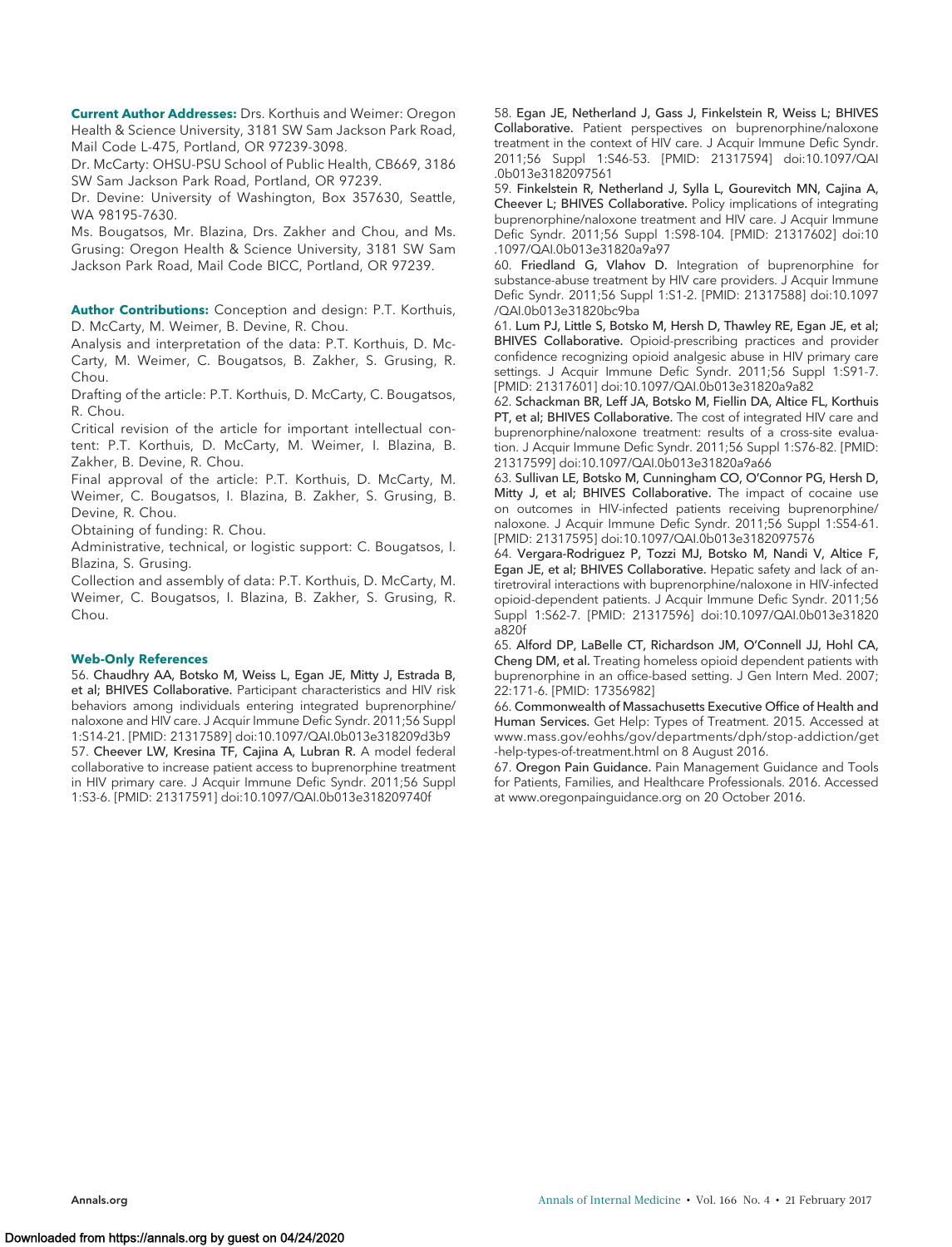### *Appendix Table 1.* Sample Questions for Key Informants

| <b>Key Informant Perspective</b>                                                      | <b>Sample Questions</b>                                                                                                                                                                                                                                                                                                                                                                                                                                                                                                                                                                                                                                                                                                                                                                                                                                                                                                                                                                                                                                                                                                                                                                                                                                                                           |
|---------------------------------------------------------------------------------------|---------------------------------------------------------------------------------------------------------------------------------------------------------------------------------------------------------------------------------------------------------------------------------------------------------------------------------------------------------------------------------------------------------------------------------------------------------------------------------------------------------------------------------------------------------------------------------------------------------------------------------------------------------------------------------------------------------------------------------------------------------------------------------------------------------------------------------------------------------------------------------------------------------------------------------------------------------------------------------------------------------------------------------------------------------------------------------------------------------------------------------------------------------------------------------------------------------------------------------------------------------------------------------------------------|
| Researchers and clinicians (including<br>professional societies and<br>organizations) | Guiding questions 1, 2, and 4 from full AHRQ report (11).<br>In addition:<br>1. What outcomes should be prioritized?<br>2. In your experience, what MAT models of care have been particularly successful and why?<br>3. Are there models of care that are particularly suited (e.g., feasibility, applicability) for rural or other<br>underserved settings?<br>4. How would you categorize the components of MAT models of care?<br>5. What MAT models of care components are most critical for effectiveness?<br>6. What are barriers to implementation of MAT in primary care settings?<br>7. What are specific barriers to implementation of community-based psychosocial programs in MAT?<br>8. How could barriers to implementation be overcome?<br>9. Are you aware of new or innovative models of care that warrant additional research?<br>10. What are key research needs to understand effectiveness and implementation of MAT models of care?<br>11. What types of study designs would be useful for studying new or innovative MAT models of care?<br>12. What is a meaningful length of follow-up?<br>13. Are there specific areas related to effectiveness or implementation of MAT models of care that have been<br>sufficiently studied to warrant a systematic evidence review? |
| Health policy and implementation<br>arenas                                            | 1. What outcomes of MAT are important from a health policy/payer perspective?<br>2. What policies do payers put in place to influence use of MAT for treatment of opioid use disorder?<br>3. How are decisions to cover or implement MAT made at a policy level or at an institutional/clinical setting<br>level?<br>4. What are some research questions about MAT that you would like answered to inform policy and<br>implementation decisions?<br>5. Are you considering new policies to improve the use of MAT, particularly in primary care, including rural or<br>other underserved populations?<br>6. What are cost and/or economic efficiency considerations that impact diffusion, decision making, and/or<br>conceptual thinking around MAT?                                                                                                                                                                                                                                                                                                                                                                                                                                                                                                                                            |
| Patient perspective                                                                   | 1. What values do patients place on various non-substance-use-related outcomes, and how do patients<br>weigh tradeoffs related to different pharmacological and nonpharmacological approaches?<br>2. What factors or themes are most important to patients receiving MAT?<br>3. What components of MAT are important for patients to know that they may not be aware of?<br>4. What common experiences do patients in MAT programs describe?<br>5. Should the use of MAT programs be expanded, and if so, what settings for patients are most amenable to<br>the implementation of MAT?<br>6. What barriers do patients experience in obtaining MAT?<br>7. What suggestions do patients have for improving MAT models of care?<br>8. What are ethical, privacy, equity, or cost considerations that impact patients' use of MAT?                                                                                                                                                                                                                                                                                                                                                                                                                                                                  |

AHRQ = Agency for Healthcare Research and Quality; MAT = medication-assisted treatment.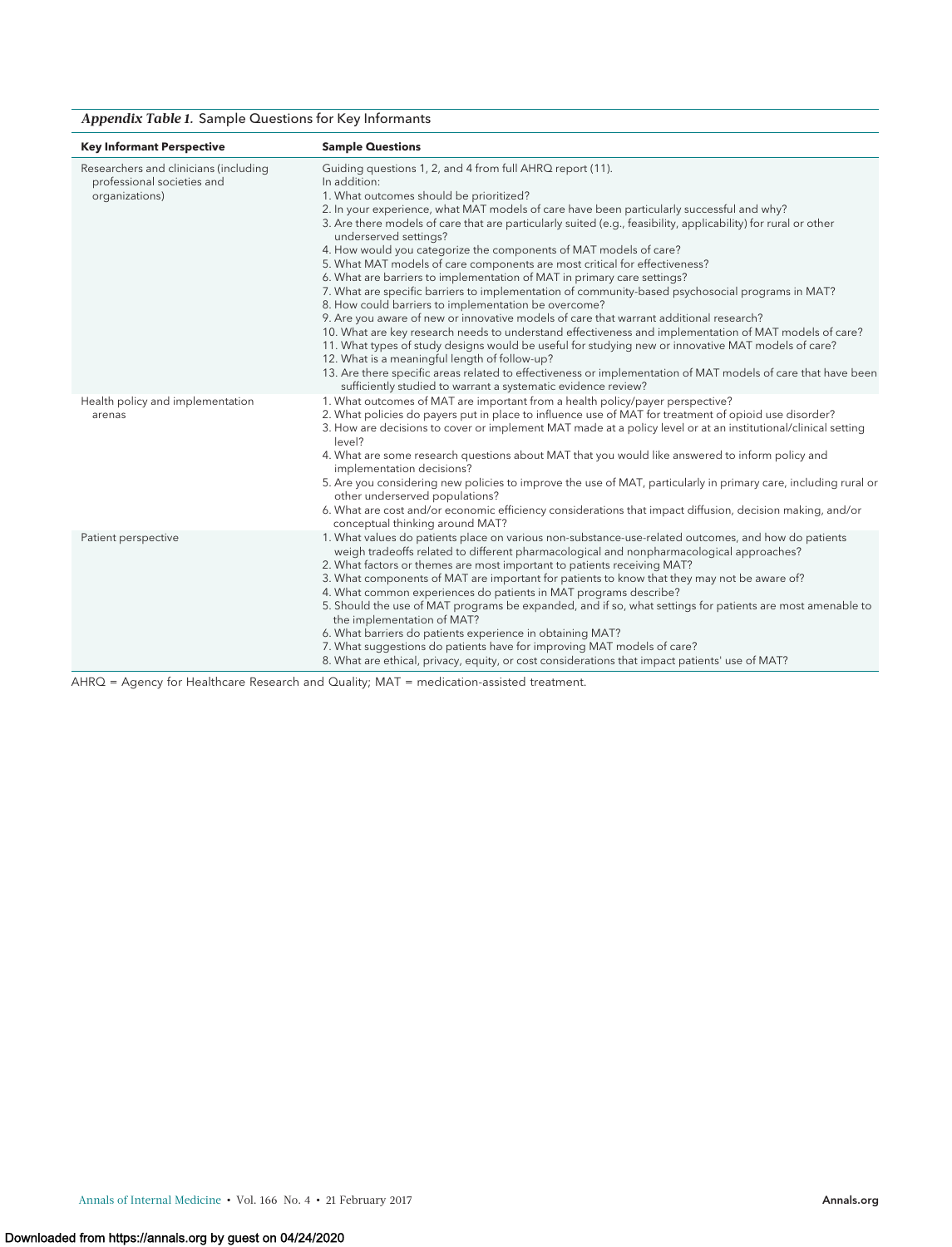#### *Appendix Table 2.* Search Strategies

#### **Ovid MEDLINE**

- 1 exp Opiate Substitution Treatment
- 2 exp Opioid-Related Disorders/dt, pc, px, rh, th
- 3 methadone.mp. or exp Methadone
- 4 buprenorphine.mp. or Buprenorphine
- 5 naltrexone.mp. or Naltrexone
- 6 suboxone.mp.
- 7 3 or 4 or 5 or 6
- 8 2 and 7
- 9 (medicat\* adj3 assist\* adj3 (treat\* or therap\* or regimen\* or interven\* or program\*)).mp. [mp=title, abstract, original title, name of substance word, subject heading word, keyword heading word, protocol supplementary concept word, rare disease supplementary concept word, unique identifier]
- 10 ((opiate\* or opioid\* or narcotic\*) adj2 (substitut\* or replac\* or maint\*) adj2 (treatment\* or therap\* or regimen\* or program\* or interven\*)).ti,ab.
- 11 9 or 10
- 12 2 and 11
- 13 1 or 8 or 12
- 14 limit 13 to english language
- 15 exp Comprehensive Health Care/
- 16 exp Community Health Services/
- 17 exp Outpatients/
- 18 exp Ambulatory Care/
- 19 exp Ambulatory Care Facilities/
- 20 exp General Practice/
- 21 general practitioners/ or physicians, family/ or physicians, primary care/
- 22 exp Health Services Accessibility/
- 23 15 or 16 or 17 or 18 or 19 or 20 or 21 or 22
- 24 (((primary or ambulatory) adj3 care) or ((family or general) adj3 (medicine or practice\* or physician\* or doctor\* or practitioner\* or provider\*)) or outpatient\* or ((communit\* or comprehensiv\*) adj3 (health\* or care))).mp.
- 25 (rural\* or underserv\* or frontier\* or (geograph\* adj3 (isolat\* or remot\*))).mp. [mp=title, abstract, original title, name of substance word, subject heading word, keyword heading word, protocol supplementary concept word, rare disease supplementary concept word, unique identifier]
- 26 24 or 25
- 27 23 or 26
- 28 14 and 27
- 29 limit 28 to yr="2005 -Current"
- 30 limit 28 to yr="1902 2004"
- 31 limit 14 to systematic reviews
- 32 limit 14 to (controlled clinical trial or guideline or randomized controlled trial)
- 33 exp epidemiologic study/
- 34 14 and 33
- 35 Comparative Study/
- 36 14 and 35
- 37 exp "Outcome and Process Assessment (Health Care)"/ 38 14 and 37
- 39 mo.fs.
- 40 exp Death/
- 41 exp Vital Statistics/
- 42 39 or 40 or 41
- 43 14 and 42
- 44 exp Evaluation Studies as Topic/
- 45 14 and 44
- 46 exp "costs and cost analysis"/
- 47 14 and 46
- 48 exp Sociological Factors/
- 49 14 and 48 50 exp quality of life/
- 51 14 and 50
- 52 exp health behavior/
- 53 14 and 52
- 54 exp attitude to health/ 55 14 and 54

Downloaded from https://annals.org by guest on 04/24/2020

- - 56 31 or 32 or 34 or 36 or 38 or 43 or 45 or 47 or 49 or 51 or 53 or 55 57 28 or 56

#### *Appendix Table 2*—Continued

#### **EBM reviews—Cochrane Database of Systematic Reviews**

- 1 [exp Opiate Substitution Treatment/]
- 2 [exp Opioid-Related Disorders/dt, pc, px, rh, th]
- 3 methadone.mp. or exp Methadone/
- 4 buprenorphine.mp. or Buprenorphine/
- 5 naltrexone.mp. or Naltrexone/
- 6 suboxone.mp.
- 7 3 or 4 or 5 or 6
- 8 2 and 7
- 9 (medicat\* adj3 assist\* adj3 (treat\* or therap\* or regimen\* or interven\* or program\*)).mp.
- 10 ((opiate\* or opioid\* or narcotic\*) adj2 (substitut\* or replac\* or maint\*) adj2 (treatment\* or therap\* or regimen\* or program\* or interven\*)).ti,ab.
- 11 9 or 10
- 12 1 or 8 or 11

#### **EBM reviews—Cochrane Central Register of Controlled Trials**

- 1 exp Opiate Substitution Treatment/
- 2 exp Opioid-Related Disorders/dt, pc, px, rh, th
- 3 methadone.mp. or exp Methadone/
- 4 buprenorphine.mp. or Buprenorphine/
- 5 naltrexone.mp. or Naltrexone/
- 6 suboxone.mp.
- 7 3 or 4 or 5 or 6
- 8 2 and 7
- 9 (medicat\* adj3 assist\* adj3 (treat\* or therap\* or regimen\* or interven\* or program\*)).mp.
- 10 ((opiate\* or opioid\* or narcotic\*) adj2 (substitut\* or replac\* or maint\*) adj2 (treatment\* or therap\* or regimen\* or program\* or interven\*)).ti,ab.
- 11 9 or 10
- 12 1 or 8 or 11

#### **PsycINFO**

- 1 exp opiates/
- 2 exp drug rehabilitation/
- 3 exp drug dependency/
- 4 2 or 3
- 5 exp drug therapy/
- 6 exp methadone maintenance/
- 7 methadone.mp. or exp Methadone/
- 8 buprenorphine.mp. or Buprenorphine/
- 9 naltrexone.mp. or Naltrexone/

18 limit 17 to english language 19 exp Primary Health Care/ 20 exp community services/ 21 exp Outpatients/ 22 exp outpatient treatment/ 23 exp Maintenance Therapy/ 24 exp Ambulatory Care/ 25 exp Ambulatory Care Facilities/ 26 exp General Practitioners/ 27 exp Family Medicine/ 28 exp Family Physicians/ 29 exp Treatment Barriers/ 30 exp health disparities/ 31 exp health care utilization/

- 10 suboxone.mp.
- 11 5 or 6 or 7 or 8 or 9 or 10
- 12 1 and 4 and 11
- 13 (medicat\* adj3 assist\* adj3 (treat\* or therap\* or regimen\* or interven\* or program\*)).mp.
- 14 ((opiate\* or opioid\* or narcotic\*) adj2 (substitut\* or replac\* or maint\*) adj2 (treatment\* or therap\* or regimen\* or program\* or interven\*)).ti,ab.

32 19 or 20 or 21 or 22 or 23 or 24 or 25 or 26 or 27 or 28 or 29 or 30

Continued on following page

15 13 or 14

or 31

[Annals.org](http://www.annals.org) **Annals of Internal Medicine • Vol. 166 No. 4 • 21 February 2017** 

16 1 and 4 and 15 17 12 or 16